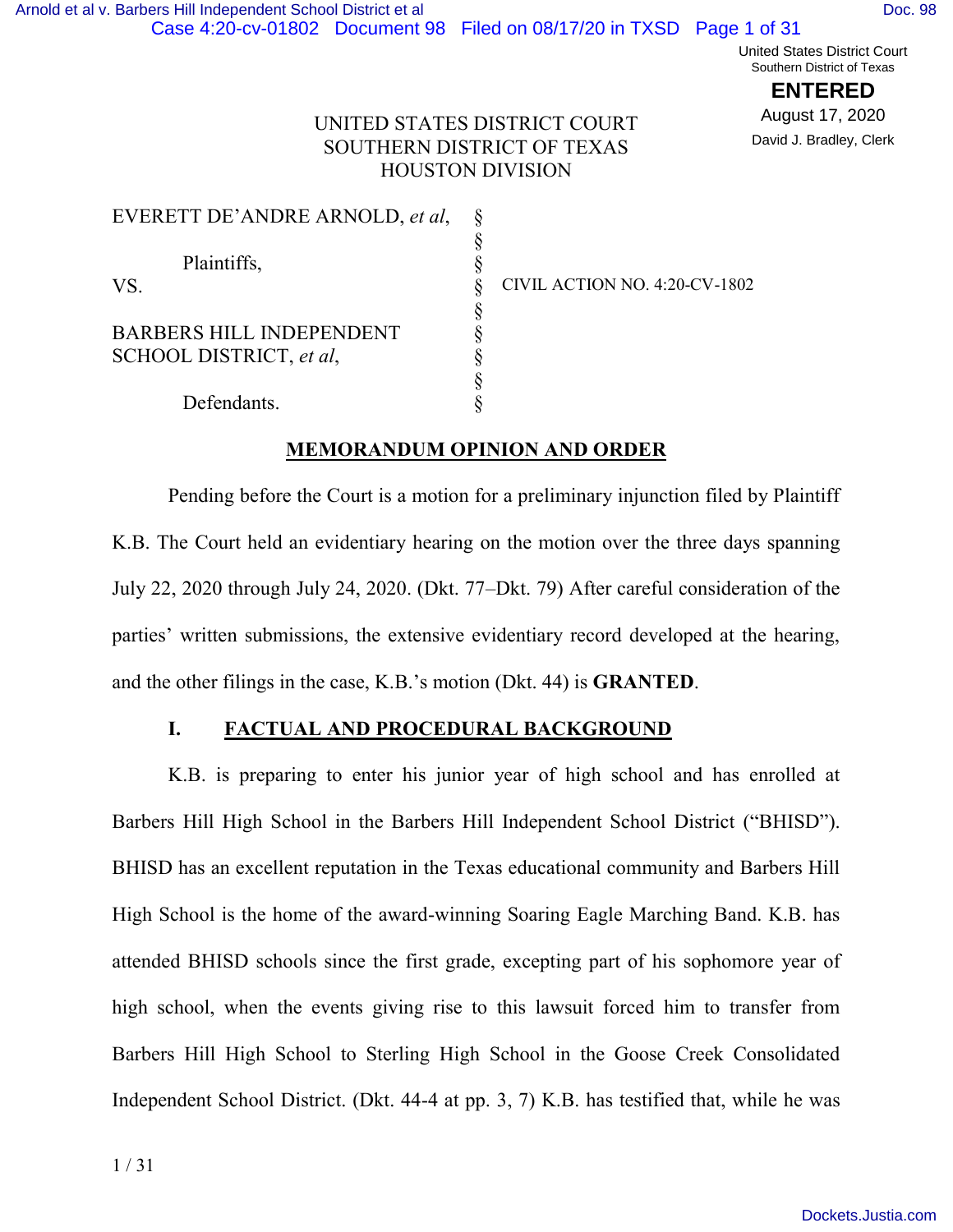#### Case 4:20-cv-01802 Document 98 Filed on 08/17/20 in TXSD Page 2 of 31

enrolled at Sterling High School, he missed Barbers Hill High School, where he was an A/B student and played trombone in the marching band, and wished to return to complete his education there. (Dkt. 44-4 at pp. 7–8)

The dispute that forced K.B.'s transfer to Sterling and ultimately led to this lawsuit revolves around K.B.'s hair. K.B. is African-American and wears his hair in  $\log<sup>1</sup>$ "because it is part of [his] Black culture and heritage" and because he wants to emulate "[his] loved ones, including extended family members with West Indian roots, [who] have locs." (Dkt. 44-4 at p. 3) K.B. formed his natural hair into locs in the seventh grade and has not cut them since. (Dkt. 44-4 at p. 3; Transcript of preliminary injunction hearing, day one, pages 56–57) K.B. testified that "[l]ocs are meant to grow long" and that "[y]ou don't cut locs" because "they would unravel," undoing "all the hair process and growth" that the wearer spends years cultivating. (Dkt. 44-4 at p. 7; Transcript of preliminary injunction hearing, day one, pages 56–57)

Professor D. Wendy Greene, who testified as an expert for K.B., supported K.B.'s testimony with persuasive historical and sociological evidence showing that "hair texture, like one's skin color, has long served as a racial marker." (Dkt. 44-2 at p. 11) Professor Greene testified that locs are a long-recognized expression both of African-American identity and West Indian identity. (Dkt. 44-2 at pp. 4–8) According to Professor Greene, "K.B.'s claim that his natural hairstyle is an expression of his racial identity is routinely

<sup>&</sup>lt;sup>1</sup> A common term for "locs" is "dreadlocks." However, Professor D. Wendy Greene, who testified as an expert for K.B., pointed out that the term "dreadlocks" has its origins in slave traders' describing slaves' unattended hair as "dreadful" when those slaves emerged from slave ships after spending months at sea during the Middle Passage. (Dkt. 44-2 at p. 4)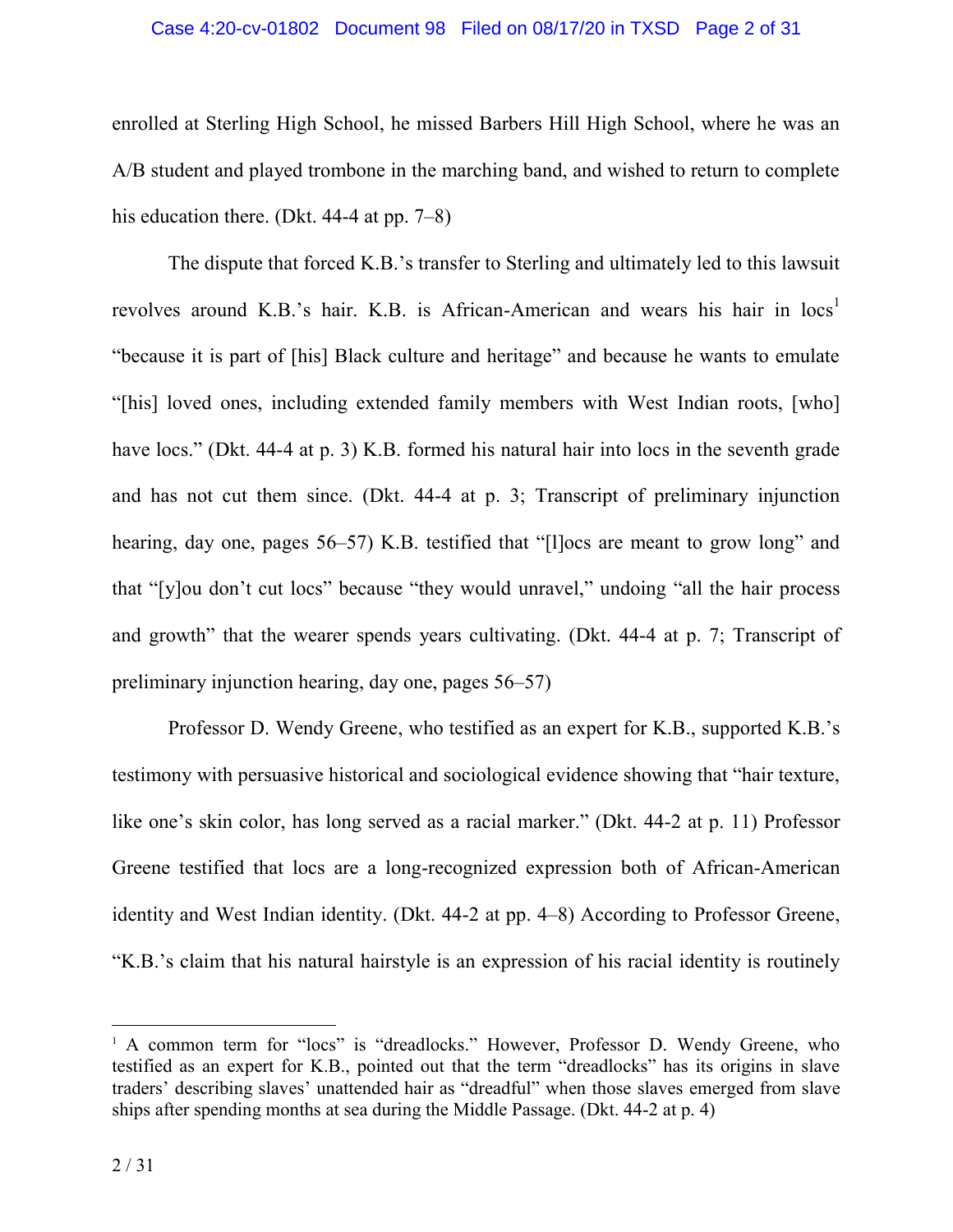#### Case 4:20-cv-01802 Document 98 Filed on 08/17/20 in TXSD Page 3 of 31

asserted by African Americans today and is entirely consistent with African descendants' culture that has been widely understood in America since the era of slavery." (Dkt. 44-2 at p. 4) Professor Greene also clarified that "[l]ocs are a symbol of reverence to West Indian ancestors" and that, furthermore, "West Indian cultural traditions prohibit cutting or trimming of locs." (Dkt. 44-2 at p. 6)

When K.B. began his freshman year at Barbers Hill High School, BHISD had a hair-length policy, applicable only to male students, mandating that:

> [b]oys' hair will not extend, at any time, below the eyebrows, below the ear lobes, or below the top of a t-shirt collar. Corn rows and/or dread locks are permitted if they meet the aforementioned lengths. Dkt. 44-4 at p. 3.

To comply with this hair-length requirement without having to cut his locs, K.B. wore a "thin headband and t [ied his] locs up and back, so they did not extend past [his] earlobes, neck, or eyebrows." (Dkt. 44-4 at p. 3) K.B. testified that his hair was scrutinized frequently and extensively by BHISD officials when he was a freshman. During that school year, Barbers Hill High School Assistant Principal Ryan Rodriguez "removed [K.B.] from class at least once per week to ensure [his] locs complied with the hair policy." (Dkt. 44-4 at p. 4) K.B. testified that the intrusive monitoring continued into the fall semester of his sophomore year, when he "was regularly called out of class" so that school administrators could gauge his compliance with the hair-length policy. (Dkt. 44-4 at p. 4) K.B. "received verbal warnings . . . regarding [his] hair length" but was allowed to return to class because he "always complied with the hair policy." (Transcript of preliminary injunction hearing, day one, pages 60–62; Dkt. 44-4 at p. 4)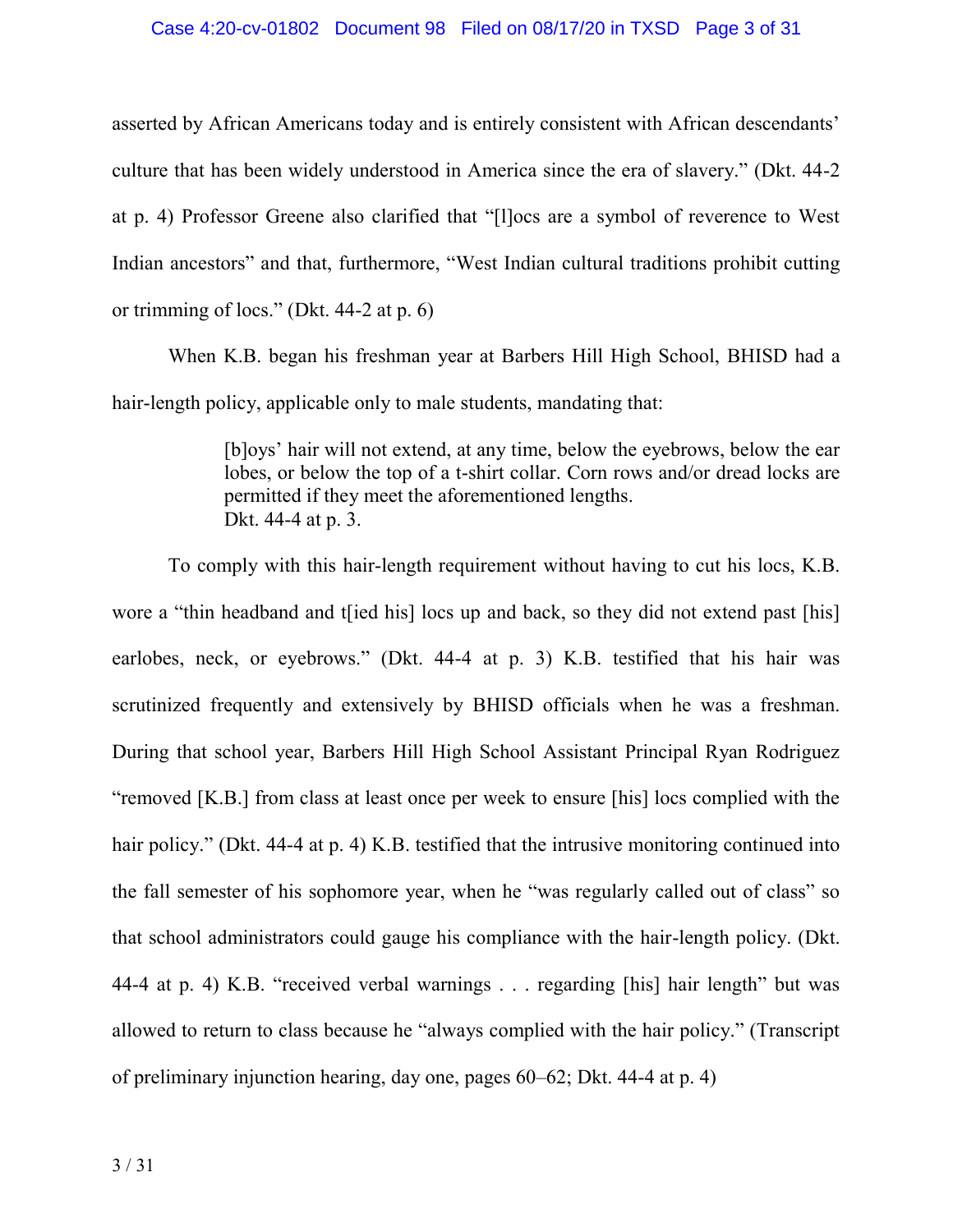#### Case 4:20-cv-01802 Document 98 Filed on 08/17/20 in TXSD Page 4 of 31

But then BHISD changed its hair-length policy midway through K.B.'s sophomore year, in December of 2019. The new policy—still applicable only to male students mandated that:

> [m]ale students' hair will not extend, at any time, below the eyebrows, or below the ear lobes. Male students' hair must not extend below the top of a t-shirt collar or be gathered or worn in a style that would allow the hair to extend below the top of a t-shirt collar, below the eyebrows, or below the ear lobes when let down. Dkt. 44-8 at p. 56.

The addition of the "when let down" language prevented K.B. from complying with the hair-length policy by tying his locs up and required K.B. to cut his locs to avoid punishment. K.B. did not cut his locs, and was punished with in-school suspension, which he described as being "what [he would] imagine prison to be like." (Transcript of preliminary injunction hearing, day one, pages 65–69) While in in-school suspension, students were completely isolated; they were not allowed to leave the room, talk to any other students, or participate in extracurricular activities. (Dkt. 44-4 at pp. 6–7; Transcript of preliminary injunction hearing, day one, pages 65–69) Students in in-school suspension did not receive instruction from certified teachers and "had to figure out [their] schoolwork and homework on [their] own." (Dkt. 44-4 at p. 7) Eventually, K.B. transferred to Sterling High School to finish out his sophomore year so that he could receive an education and continue to grow his locs without suffering further punishment. (Dkt. 44-4 at p. 7)

BHISD defends the mid-year hair policy change that resulted in K.B.'s transfer by asserting that it has a "legally acceptable right to still have gender-specific hair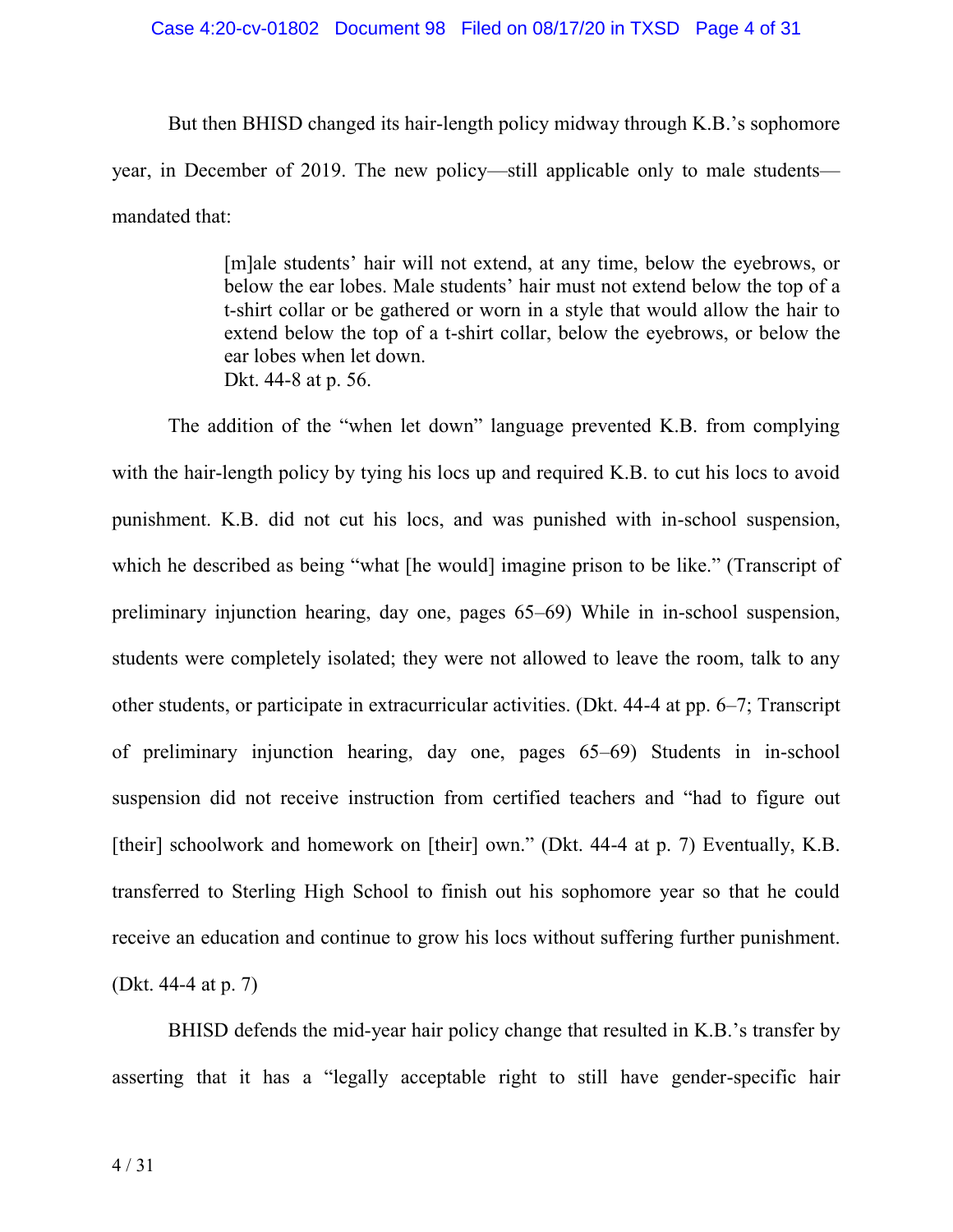expectations" and to prevent students from "circumventing" them. (Transcript of preliminary injunction hearing, day two, pages 555–58) Dr. Greg Poole ("Dr. Poole"), the Superintendent of BHISD, testified that the addition of the "when let down" language to the hair-length policy was needed to give "clarity that circumventing and manipulating the dress code policy is not permitted." (Transcript of preliminary injunction hearing, day two, page 531) Dr. Poole also used the term "circumvent" when asked specifically about K.B.'s method of complying with the previous iteration of the hair-length policy by tying his locs up, saying of K.B., "He's a great kid. I know that. But my impression he's circumventing the process to get by the dress code." (Transcript of preliminary injunction hearing, day two, page 554) Pressed on the meaning of these statements, Dr. Poole explained that he and the BHISD Board of Trustees aim to make BHISD's students "clean-cut" and "presentable." (Transcript of preliminary injunction hearing, day two, pages 555–58) Yet Dr. Poole also conceded that K.B. looked "clean-cut" and "very presentable" with his locs tied up. (Transcript of preliminary injunction hearing, day two, page 556) Pressed further, Dr. Poole ultimately simply asserted that, to his knowledge, BHISD "ha[s] a legal right to have gender-specific hair dress expectations." (Transcript of preliminary injunction hearing, day two, page 558)

K.B. and his co-plaintiffs<sup>2</sup> subsequently filed this suit against BHISD, alleging the following causes of action: (1) intentional race discrimination under the Fourteenth Amendment's Equal Protection Clause; (2) intentional race discrimination under Title VI

 $2 K.B.'s$  lawsuit is brought on his behalf by his mother, Cindy Bradford. K.B.'s co-plaintiffs are his cousin, De'Andre Arnold, and De'Andre's mother, Sandy Arnold.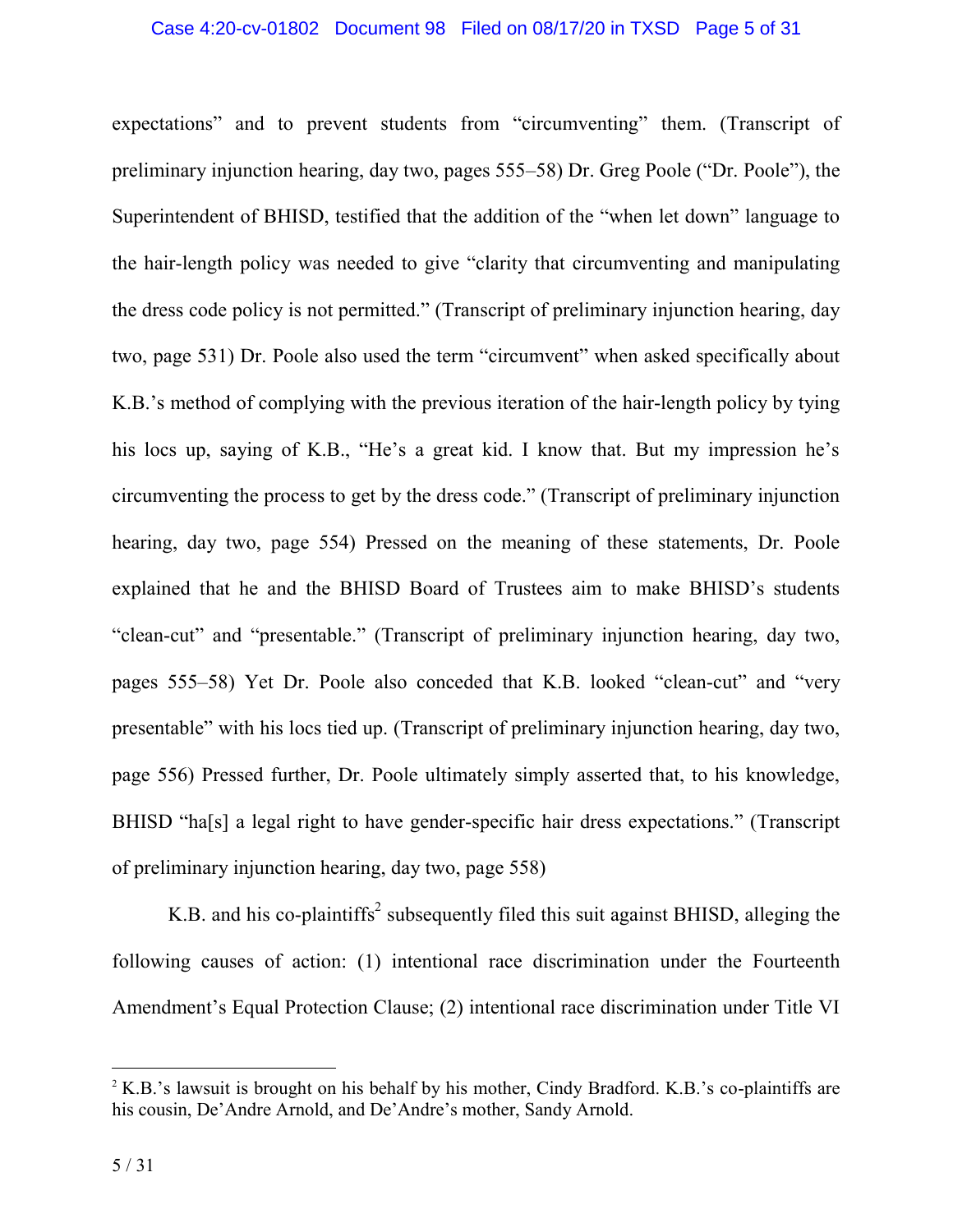of the Civil Rights Act of 1964; (3) sex discrimination under the Fourteenth Amendment's Equal Protection Clause; (4) sex discrimination under Title IX; (5) violation of his First Amendment right to free speech; (6) retaliation in violation of the First Amendment; (7) retaliation in violation of Title VI; (8) retaliation in violation of Title IX; (9) intentional race discrimination in violation of Section 106.001 of the Texas Civil Practice and Remedies Code; and (10) sex discrimination in violation of Section 106.001 of the Texas Civil Practice and Remedies Code. (Dkt. 1 at pp. 29–49) In the complaint, K.B. and his co-plaintiffs ask the Court to, among other things, enjoin BHISD from enforcing its hair-length policy against K.B.; enjoin BHISD and the other defendants in this case from making disparaging comments about K.B. to anyone; and enjoin BHISD and the other defendants in this case from retaliating against K.B. for refusing to cut his locs. (Dkt. 1 at pp. 49–50; Dkt. 44 at pp. 40–41)

"Irrespective of race, creed, and gender, education makes it possible for people to stand out as equal with all the other persons from different walks of life." *Anon*. BHISD classes begin in two days on August 19, 2020. On that day, when K.B. arrives to attend his first class, he will be isolated from his classmates, placed in in-school suspension for violation of BHISD's hair policy, and remain there until the end of the school year. In the pending motion K.B. seeks to enjoin BHISD from denying him the opportunity to attend class and receive the same education, without fear of punishment or retaliation, as his classmates until a final judgment has been entered regarding his claims in this case. For the reasons stated in detail below, the motion for a preliminary injunction is granted.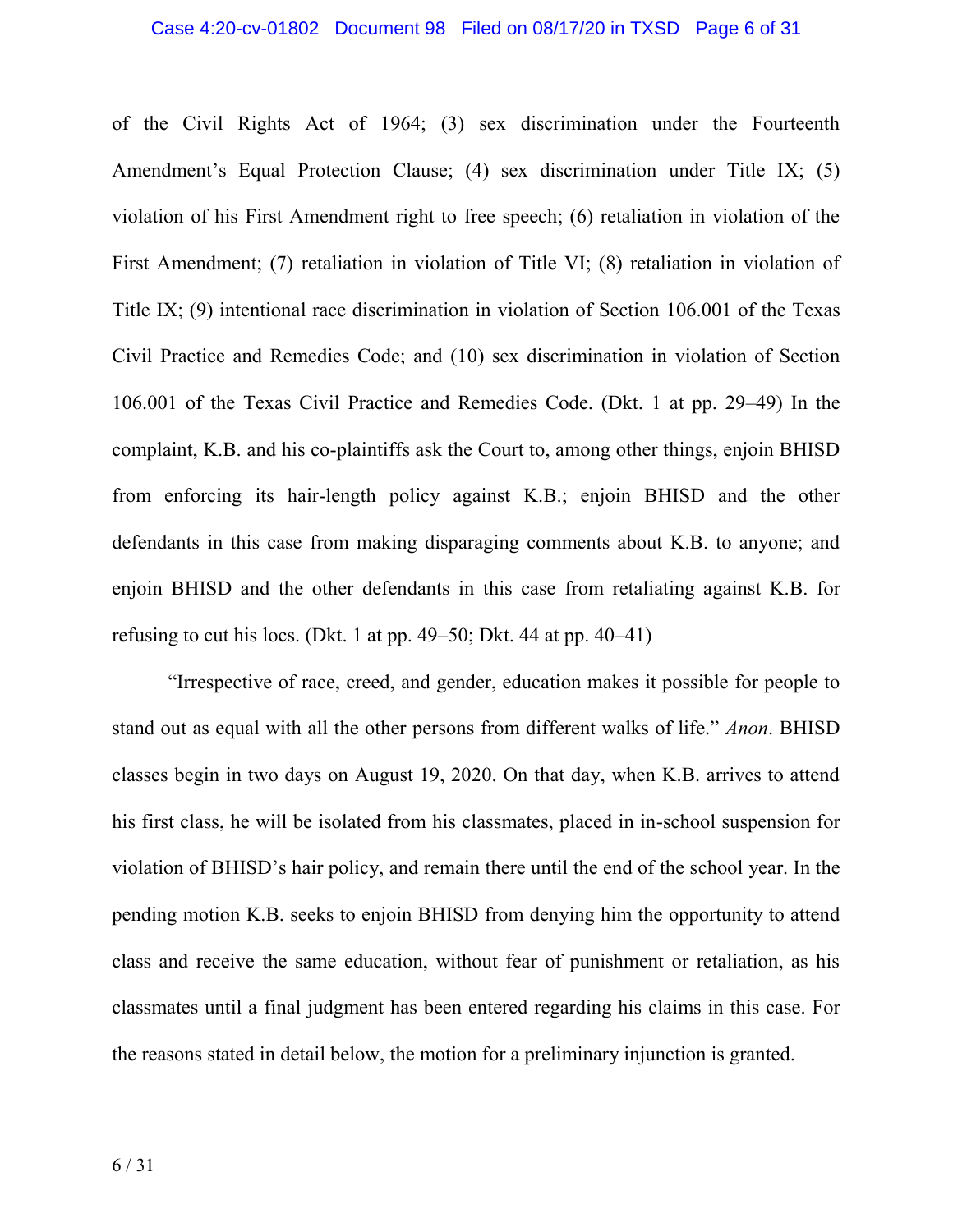# **II. THE LEGAL STANDARD**

The purpose of a preliminary injunction is to preserve the status quo and prevent irreparable harm until the respective rights of the parties can be ascertained during a trial on the merits. *City of Dallas v. Delta Air Lines, Inc.*, 847 F.3d 279, 285 (5th Cir. 2017). In the Fifth Circuit, the following well-established framework generally governs the determination of whether to grant a preliminary injunction:

> To be entitled to a preliminary injunction, the movant must satisfy each of the following equitable factors: (1) a substantial likelihood of success on the merits; (2) a substantial threat of irreparable injury; (3) the threatened injury to the movant outweighs the threatened harm to the party sought to be enjoined; and (4) granting the injunctive relief will not disserve the public interest. Because a preliminary injunction is an extraordinary remedy, it should not be granted unless the movant has clearly carried the burden of persuasion on all four requirements. Failure to sufficiently establish any one of the four factors requires this Court to deny the movant's request for a preliminary injunction. *Id*.

In presiding over a preliminary injunction hearing, a district court may "give even inadmissible evidence some weight when it is thought advisable to do so in order to serve the primary purpose of preventing irreparable harm before a trial can be held[.]" *Federal Savings & Loan Insurance Corp. v. Dixon*, 835 F.2d 554, 558 (5th Cir. 1987) (quoting 11 C. Wright & A. Miller, *Federal Practice & Procedure* § 2949 at 471). In particular, "[a]ffidavits and other hearsay materials are often received in preliminary injunction proceedings. The dispositive question is not their classification as hearsay but whether, weighing all the attendant factors, including the need for expedition, this type of evidence was appropriate given the character and objectives of the injunctive proceeding." *Dixon*,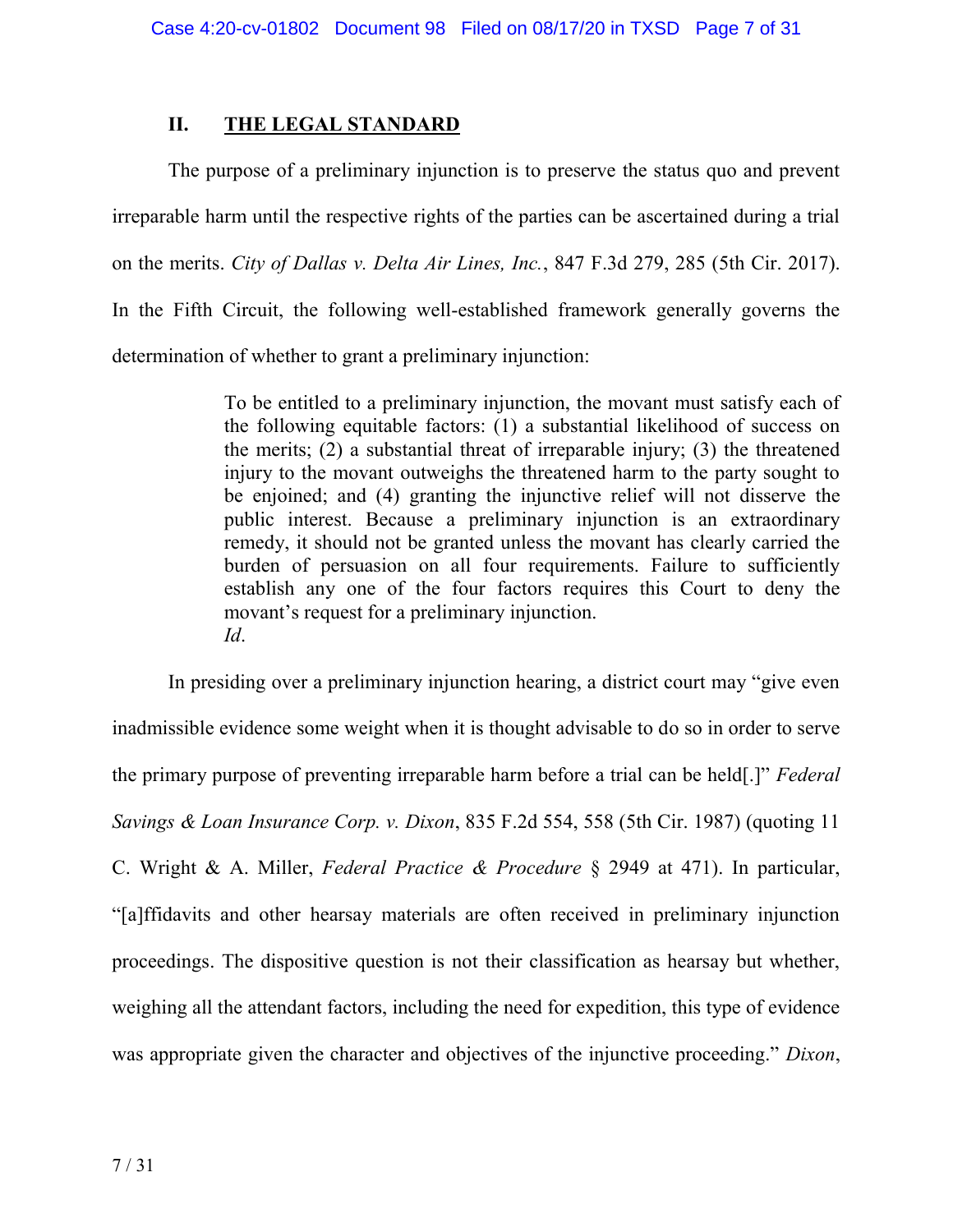835 F.2d at 558 (quoting *Asseo v. Pan American Grain Co., Inc.*, 805 F.2d 23, 26 (1st Cir. 1986)).

### **III. ANALYSIS**

K.B. has carried his burden of persuasion on all four of the required elements.

## **a. Substantial likelihood of success on the merits**

"To show a likelihood of success, the plaintiff must present a prima facie case, but need not prove that he is entitled to summary judgment." *Daniels Health Sciences, L.L.C. v. Vascular Health Sciences, L.L.C.*, 710 F.3d 579, 582 (5th Cir. 2013). "To assess the likelihood of success on the merits, [courts] look to standards provided by the substantive law." *Janvey v. Alguire*, 647 F.3d 585, 596 (5th Cir. 2011) (quotation marks omitted). When the plaintiff has brought multiple causes of action, he need only present a prima facie case on one of them. *Kalsi Engineering, Inc. v. Davidson*, No. 4:14-CV-1405, 2014 WL 12540550, at \*2 & n.2 (S.D. Tex. Sept. 2, 2014); *Texas v. U.S.*, 95 F. Supp. 3d 965, 981 (N.D. Tex. 2015); *see also Butler v. Alabama Judicial Inquiry Commission*, 111 F. Supp. 2d 1224, 1230 (N.D. Ala. 2000) ("Under the first requirement for obtaining a temporary restraining order, the court does not have to find that Plaintiffs have a substantial likelihood of success on every claim set forth in their Complaint."). K.B. has clearly shown a substantial likelihood of success on the merits of at least one claim.

## *1. Sex discrimination in violation of the Equal Protection Clause*

K.B. has asserted a cause of action under 42 U.S.C. § 1983 for sex discrimination in violation of the Equal Protection Clause (Dkt. 1 at p. 36), and he has clearly shown a substantial likelihood of success on the merits on that cause of action. "To state a claim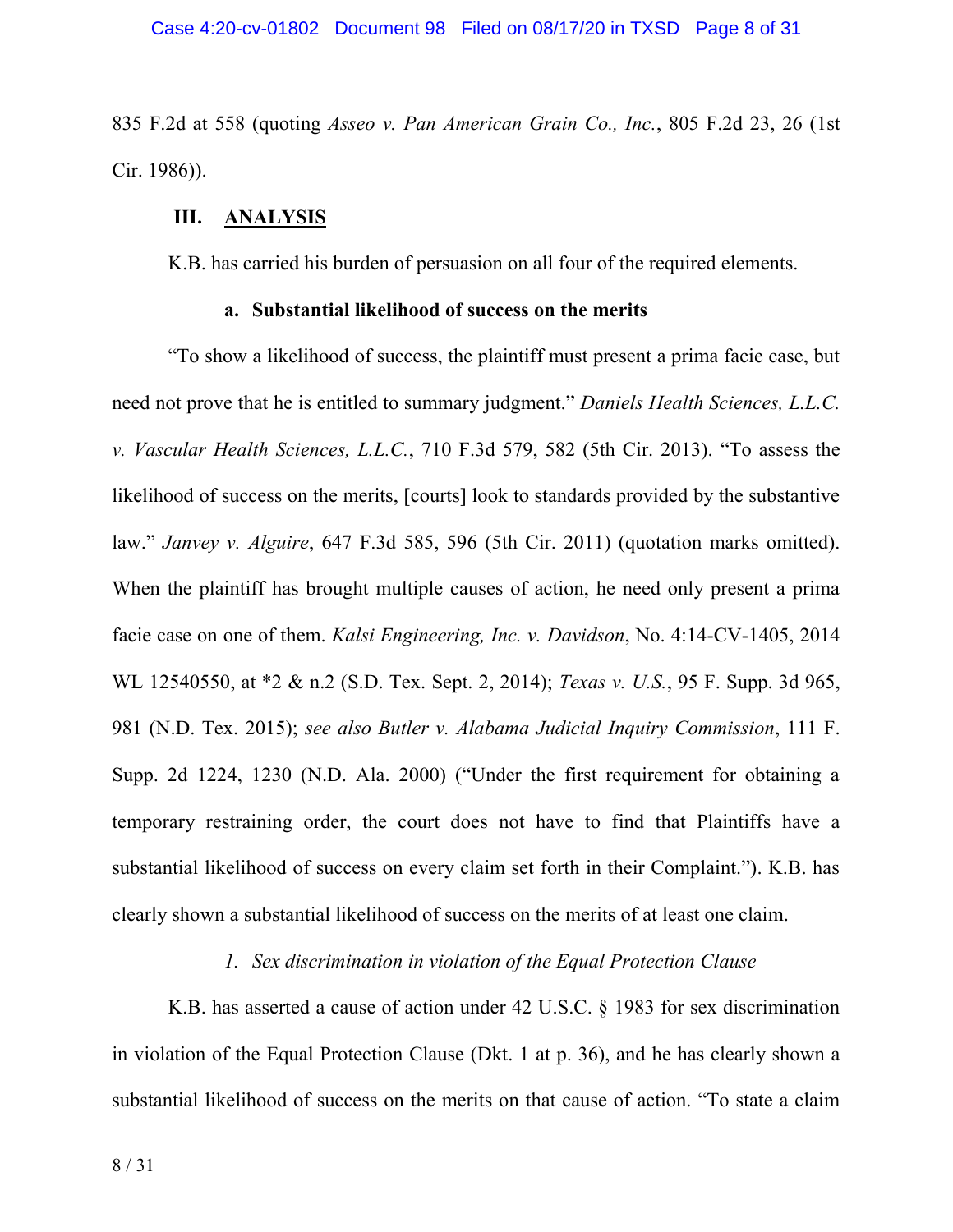under §1983, a plaintiff must (1) allege a violation of rights secured by the Constitution or laws of the United States and (2) demonstrate that the alleged deprivation was committed by a person acting under color of state law." *Piotrowski v. City of Houston*, 51 F.3d 512, 515 (5th Cir. 1995). The parties do not dispute that K.B. may use Section 1983 to vindicate his rights under the Equal Protection Clause, nor is there any dispute that the "color of state law" requirement is met. Such disputes would be fruitless. *See, e.g., Arceneaux v. Assumption Parish School Board*, 733 Fed. App'x 175, 177 (5th Cir. 2018) (noting that student's claim against principal and school board for sex discrimination under the Equal Protection Clause "is actionable under 42 U.S.C. § 1983").

The parties are in further agreement that the challenged hair-length policy applies only to male students and was explicitly intended to create a gender-based distinction; in its own papers, BHISD acknowledges that one "express distinction made in the dress code is between male and female students: girls may wear their hair long, boys may not." (Dkt. 12 at p. 12) The parties diverge, however, on the question of whether this Court should apply the Supreme Court's demanding intermediate-scrutiny standard in evaluating the Constitutionality of the challenged hair-length policy. The Supreme Court has described the intermediate-scrutiny standard in the following way:

> To summarize the Court's current directions for cases of official classification based on gender: Focusing on the differential treatment for denial of opportunity for which relief is sought, the reviewing court must determine whether the proffered justification is exceedingly persuasive. The burden of justification is demanding and it rests entirely on the State. The State must show at least that the challenged classification serves important governmental objectives and that the discriminatory means employed are substantially related to the achievement of those objectives. The justification must be genuine, not hypothesized or invented *post hoc* in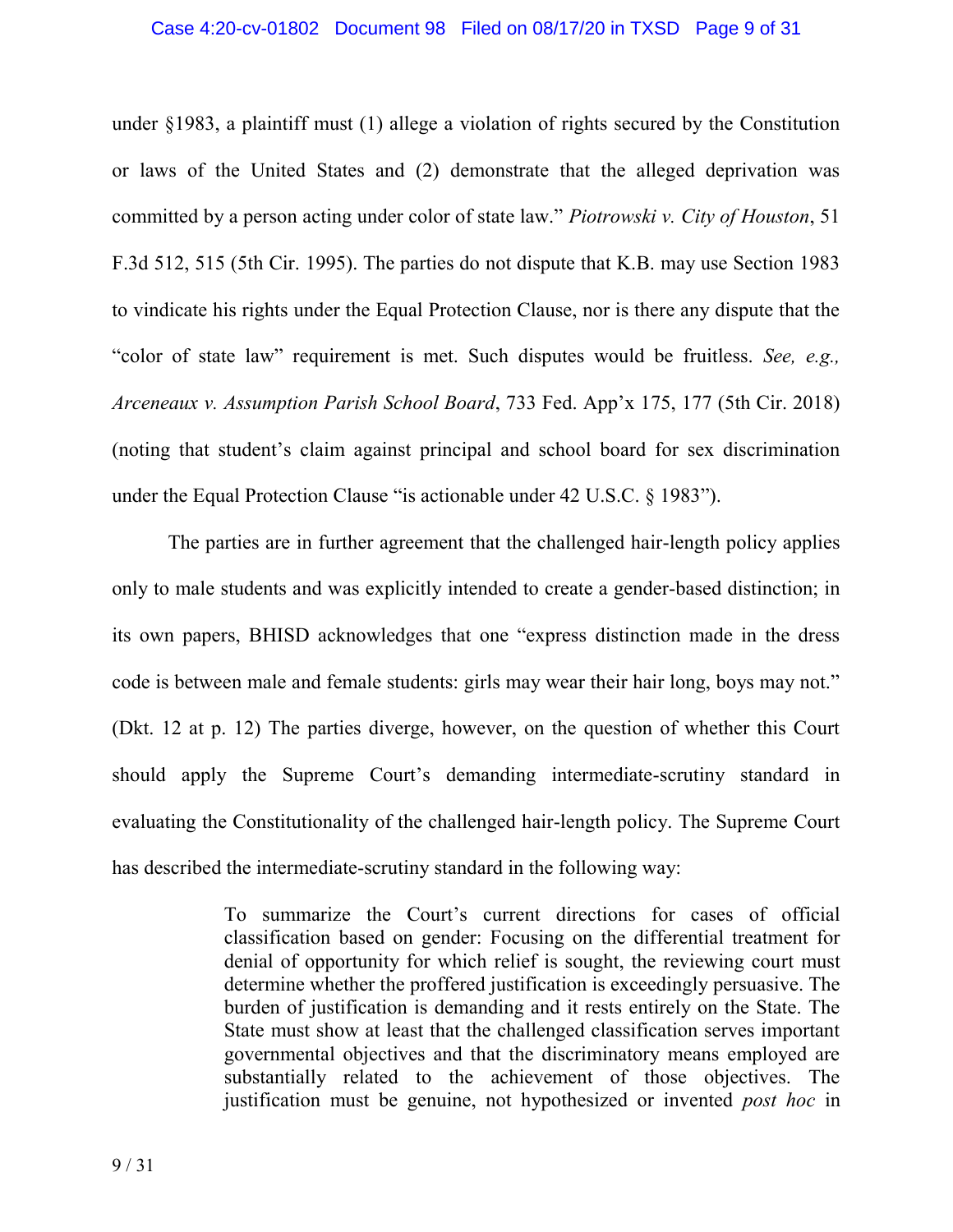response to litigation. And it must not rely on overbroad generalizations about the different talents, capacities, or preferences of males and females. *U.S. v. Virginia*, 518 U.S. 515, 532–33 (1996) (quotation marks, brackets, and citations omitted).

The Supreme Court has further clarified that "the classification must substantially serve an important governmental interest *today*, for in interpreting the equal protection guarantee, we have recognized that new insights and societal understandings can reveal unjustified inequality that once passed unnoticed and unchallenged." *Sessions v. Morales-Santana*, 137 S.Ct. 1678, 1690 (2017) (quotation marks, brackets, and ellipsis omitted; emphasis in original). The Supreme Court's "case law evolving since 1971 reveals a strong presumption that gender classifications are invalid." *Virginia*, 518 U.S. at 532 (quotation marks and brackets omitted) (citing Justice Kennedy's concurrence in *J.E.B. v. Alabama ex rel T.B.*, 511 U.S. 127, 152 (1994)). The Supreme Court recently reiterated that this "heightened scrutiny . . . attends all gender-based classifications." *Morales-Santana*, 137 S.Ct. at 1689 (quotation marks omitted).

In its early filings, BHISD did not contest the applicability of the intermediatescrutiny standard and admitted that, "because it makes distinctions based on sex, [BHISD's] dress code is subject to intermediate scrutiny." (Dkt. 12 at p. 12) However now, relying on the holding in *Karr v. Schmidt*, 460 F.2d 609 (5th Cir. 1972), BHISD argues that "binding precedent precludes the Court from applying that standard." (Dkt. 57 at p. 31) BHISD argues that this case requires the Court to apply a rational-basis review to its hair-length policy. Even assuming that a half-century-old opinion "precludes" the use of a standard that the Supreme Court said just three years ago is applicable to all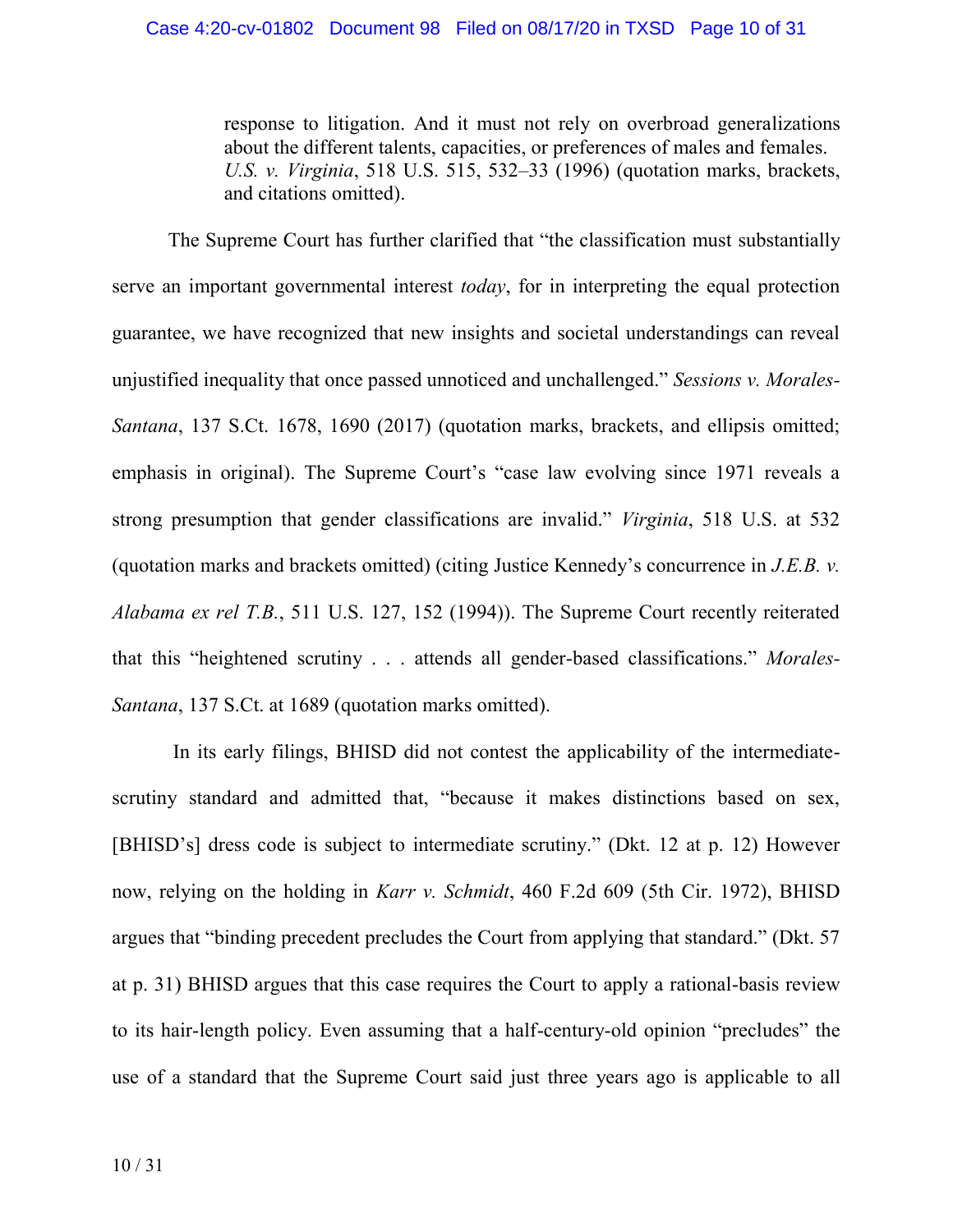#### Case 4:20-cv-01802 Document 98 Filed on 08/17/20 in TXSD Page 11 of 31

gender-based classifications, *Karr* does not address sex discrimination; to the contrary, it explicitly distinguishes a Seventh Circuit case, *Crews v. Cloncs*, 432 F.2d 1259, 1266 (7th Cir. 1970), that does discuss sex discrimination. The relevant passage of *Karr* states that:

> [t]he Equal Protection clause has not generally been relied upon as a basis for invalidating hair-length regulations with the exception of a Seventh Circuit case [*Crews*] which held that hair regulations are violative of the Equal Protection clause because they apply solely to male students and not to female students. *In this case, however,* the theory of the district court is that, *as between male students*, any classification based upon hair length contravenes the Equal Protection guarantee. *Karr*, 460 F.2d at 616 (footnote omitted) (emphasis added).

*Karr* did not discuss the questions presented by K.B.—let alone resolve them adversely to K.B.—because the *Karr* Court was not presented with those questions. It is materially distinguishable from this case. In any event, it predates the Supreme Court precedent the application of which it purportedly precludes. *See Virginia*, 518 U.S. at 558 (Rehnquist, C.J., concurring) (noting that the Supreme Court has applied the intermediate-scrutiny standard to classifications by sex since 1976, when it issued *Craig v. Boren*, 429 U.S. 190, 197 (1976)). *Karr* simply does not bar K.B.'s claims.

Next, relying on the Supreme Court's plurality opinion in *Parham v. Hughes*, 441 U.S. 347, 351 (1979), BHISD argues that K.B. must prove "invidious discrimination [a]s a threshold inquiry" before intermediate scrutiny applies. (Dkt. 89 at p. 6) The Court finds this argument unmeritorious. The opinion does not create a threshold burden for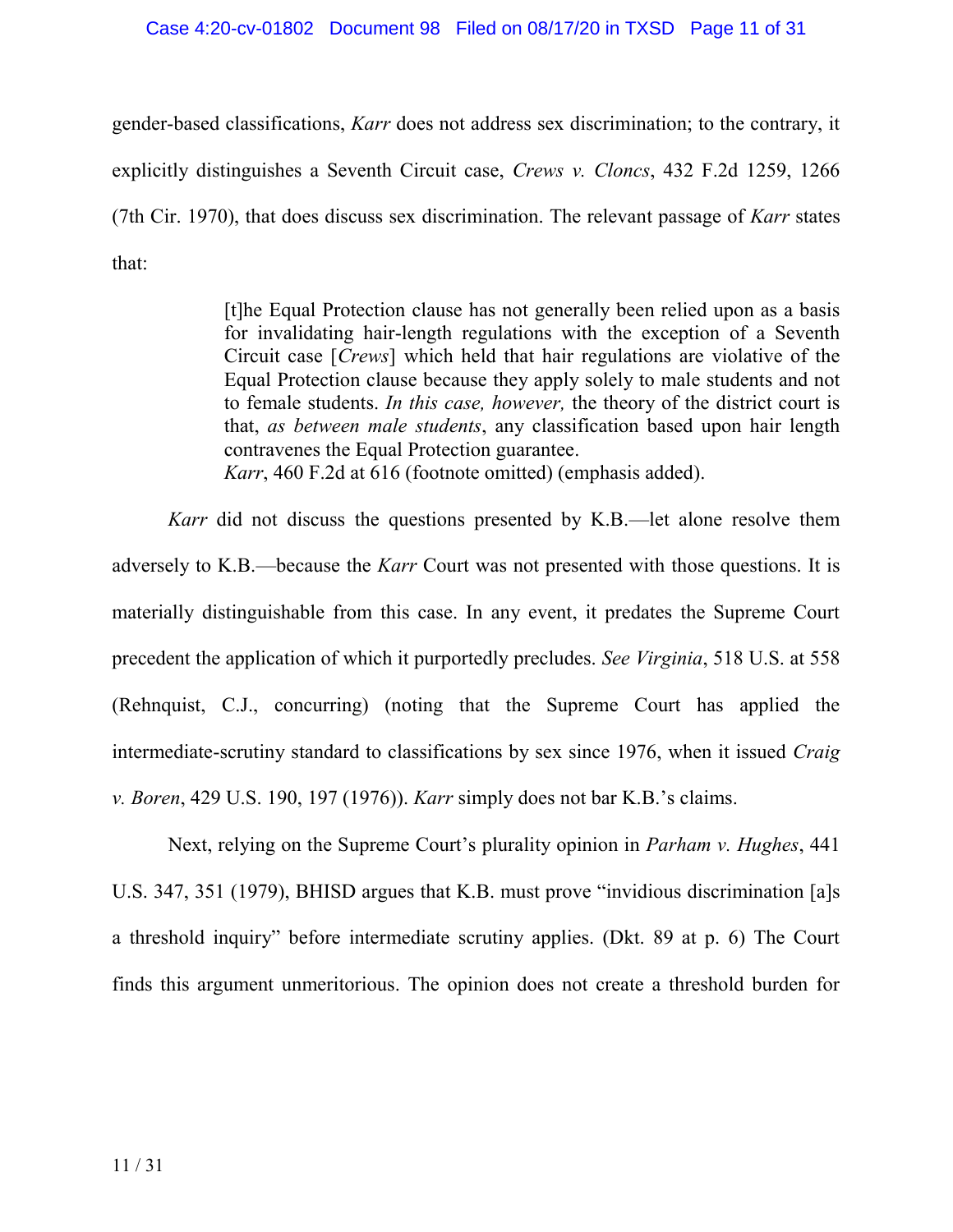K.B. of proving "invidious discrimination;" only three other justices joined that opinion,<sup>3</sup> and the more recently decided cases of *J.E.B.*, *Virginia*, and *Morales-Santana* neither cite *Parham* nor mention such a threshold inquiry. Accordingly, the Court will apply the intermediate-scrutiny standard articulated in *J.E.B.*, *Virginia*, and *Morales-Santana*.

Under this standard BHISD has the "demanding" burden of presenting an "exceedingly persuasive" justification for the hair-length policy, meaning that the hairlength policy must "at least" be "substantially related to the achievement" of "important governmental objectives[.]" *Virginia*, 518 U.S. at 532–33 (quotation marks omitted).<sup>4</sup> Here, the evidence does not meet this burden.

Under the Supreme Court's intermediate-scrutiny standard, K.B. has clearly shown a substantial likelihood of success on the merits on his cause of action for sex discrimination in violation of the Equal Protection Clause. In its briefing, BHISD proffers

<sup>&</sup>lt;sup>3</sup> The concurring and dissenting Justices in *Parham* all simply cited and applied intermediatescrutiny cases. *See Parham v. Hughes*, 441 U.S. 347, 359 (1979) (Powell, J., concurring) (citing *Craig v. Boren*, 429 U.S. 190, 197 (1976)); *see also id.* at 362 (White, J., dissenting, joined by Brennan, Marshall, and Blackmun, JJ.) (citing *Caban v. Mohammed*, 441 U.S. 380, 388 (1979), which quoted *Craig*). In his concurring opinion, Justice Powell specifically clarified that he "arrive[d] at this conclusion by a route somewhat different from that taken by Mr. Justice Stewart." *Id*. at 359 (Powell, J. concurring).

<sup>4</sup> BHISD argues that K.B. should not prevail because "K.B. has not shown that BHISD will not be able to demonstrate that its hair length regulation is substantially related to important governmental objectives" (Dkt. 57 at p. 37). This statement flips the burden of justification, which, according to the Supreme Court, "rests entirely on the State." *U.S. v. Virginia*, 518 U.S. 515, 533 (1996). Additionally, since "[t]he justification must be genuine, not hypothesized or invented *post hoc* in response to litigation[,]" *Id*., BHISD is bound by the justifications that actually led it to create the hair-length policy and may not craft justifications during the course of this litigation just to stymie K.B. *See Janvey v. Alguire*, 647 F.3d 585, 596 (5th Cir. 2011) ("To assess the likelihood of success on the merits, [courts] look to standards provided by the substantive law.") (quotation marks omitted). K.B. is not required now, and will not be required later, to defeat proffered justifications that had nothing to do with the formulation of the policy, much less to defeat every conceivable justification for it. *Virginia*, 518 U.S. at 533.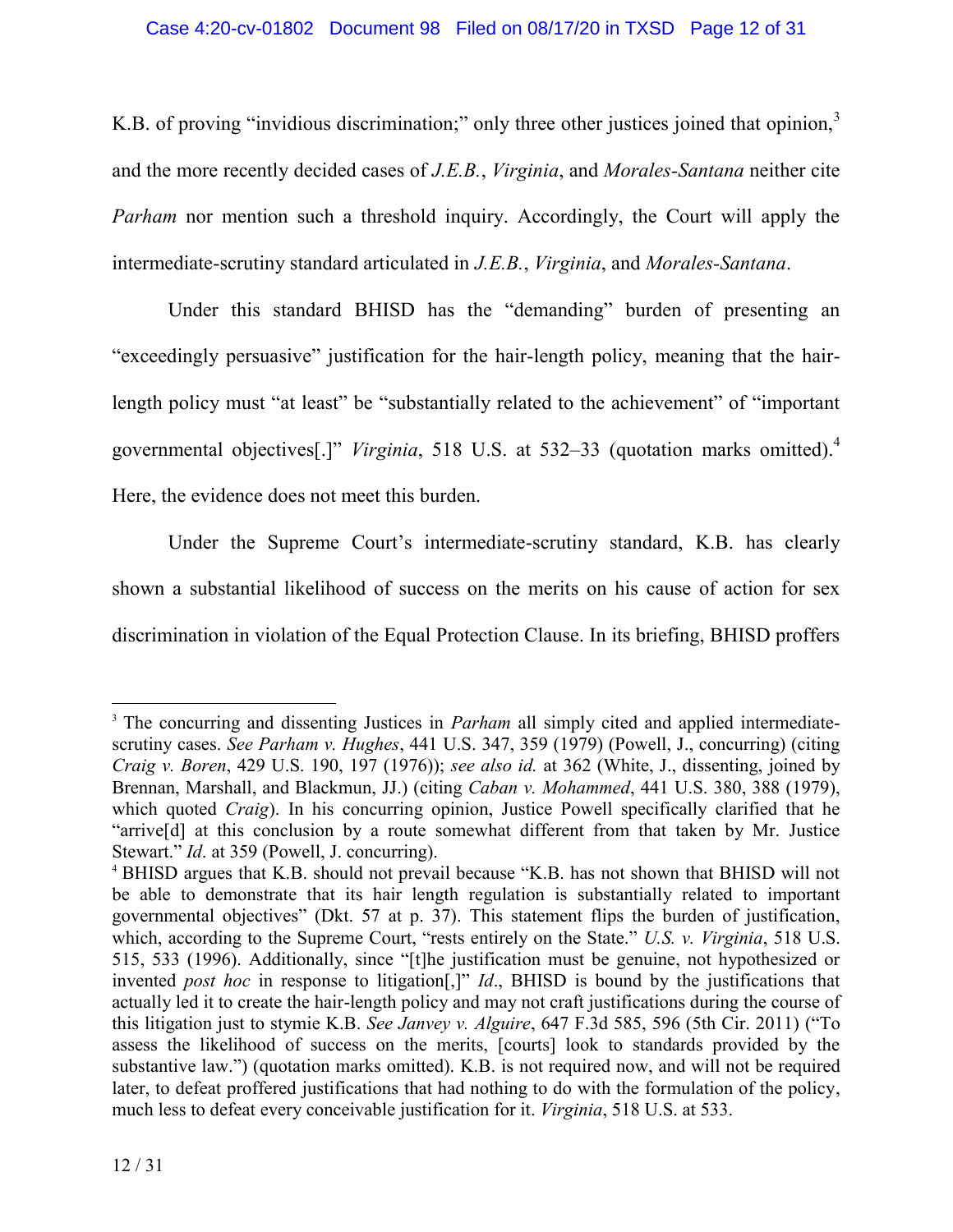as justifications for its hair-length policy that the policy helps to "maintain a standard of excellence[;]" "maintain . . . an atmosphere conducive to learning[;]" "[p]repar[e] students for success in college, the military, and the workplace<sup>[;]"</sup> and "promot<sup>[e]</sup> educational goals." (Dkt. 12 at p. 12; Dkt. 57 at p. 37) BHISD's website states that "[t]he District's dress code is established to teach grooming and hygiene, prevent disruption, avoid safety hazards, and teach respect for authority." (Dkt. 61 at bates number 16) But at the hearing on K.B.'s motion, BHISD administrators could not articulate facts establishing any discernible relationship between the hair-length policy—particularly the most recently enacted iteration of the policy, which regulates the length of male students' hair "when let down"—and the stated justifications for the dress code. Rather, Barbers Hill High School Principal Rick Kana testified that a male Native American Barbers Hill High School student was granted an exemption from the hair-length policy with no apparent effect on BHISD's educational goals:

- Q: Did allowing the Native American student to come to school with uncut hair interfere with your ability to cultivate a disciplined culture within your high school?
- A: No.
- Q: Did allowing the Native American student to come to school with uncut hair negatively affect the safety of the school?
- A: Not that I'm aware of.
- Q: Did allowing the Native American student to come to school with uncut hair affect his or any other student's ability to academically achieve?
- A: I don't think I can answer that question, because I can't speak on behalf of all students in that case.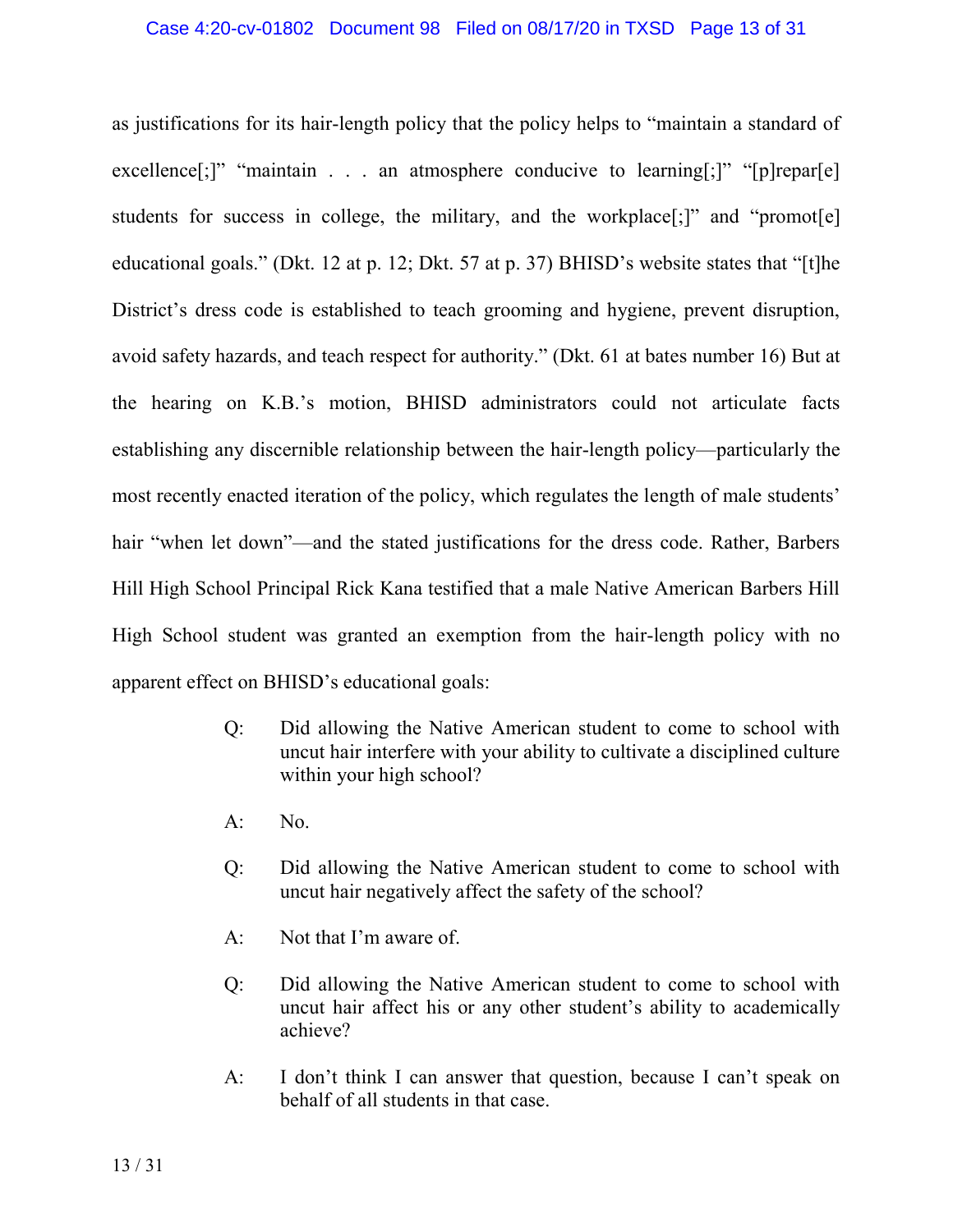- Q: Did allowing a Native American student to come to school with uncut hair affect teachers' ability to teach hygiene?
- A: I don't know if I can answer that for the teachers. I did want to say one thing on it. That when it first happened, it took a lot of—there were a lot of questions by students wondering why does this student get to have it, and we had to be very careful in how we answered that. But it did—it did disrupt for a while until students were used to it.
- Q: And once students became used to seeing one of their school mates with uncut hair, did it continue to be a disruption to have a Native American student with uncut hair at your school?
- A: No. Transcript of preliminary injunction hearing, day two, pages 306–07.

Principal Kana testified that the exemption granted to the male Native American

student was the only exemption to the hair-length policy that he had granted in his eight

years as Principal. (Transcript of preliminary injunction hearing, day two, page 305)

BHISD Career & Technical Education Instructor Kirven Tillis seconded Principal

Kana's testimony regarding the male Native American student and conceded that a male

student could wear uncut locs let down without interfering with BHISD's goals:

- Q: You testified yesterday that Native Americans having uncut hair was not problematic because the rest of the student population understood that it was for religious reasons, correct?
- A: Correct.

. . .

Q: Would that not be also true for an individual who was wearing locks?

A: As I said, potentially, yes.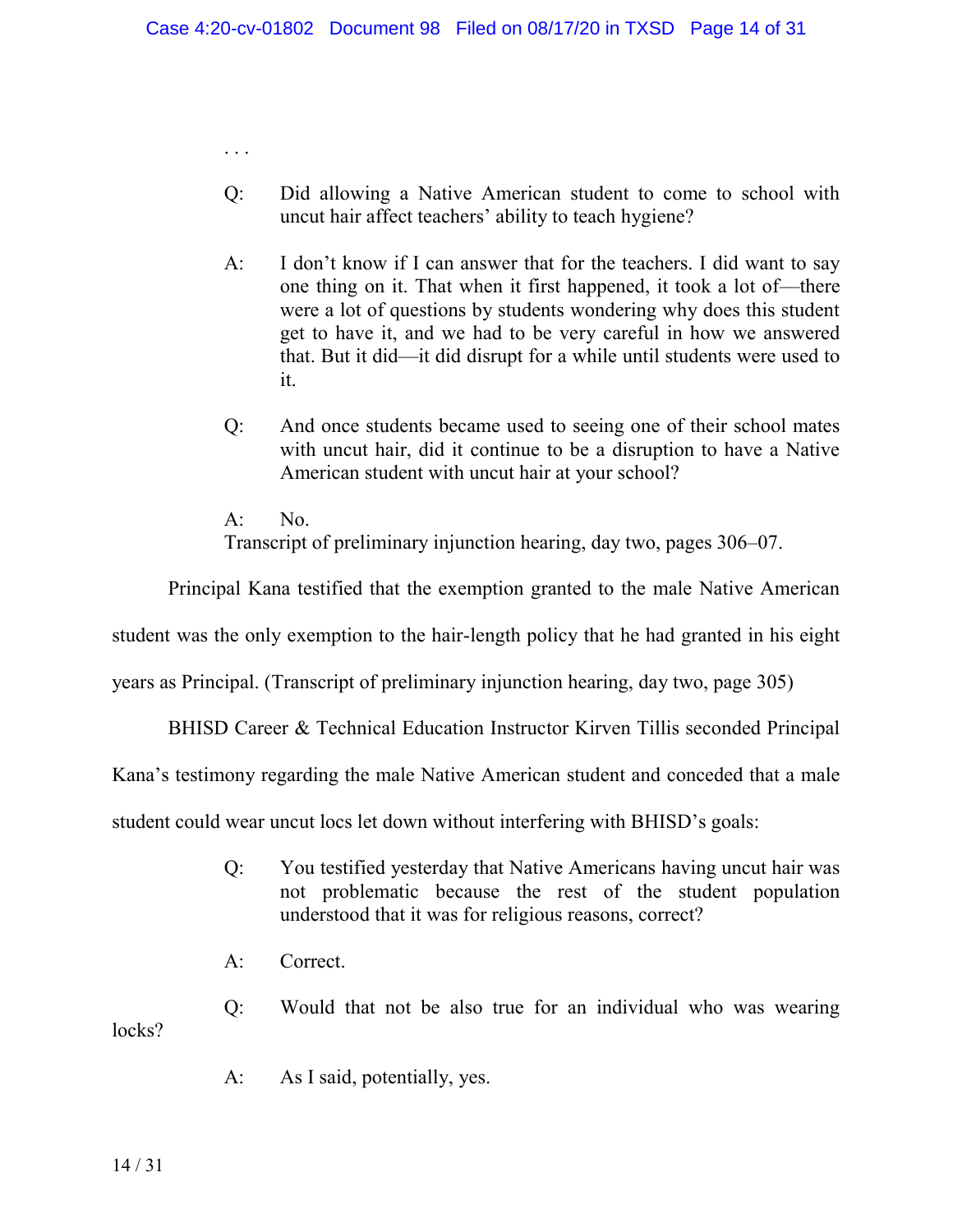Transcript of preliminary injunction hearing, day three, page 751; *see also* transcript of preliminary injunction hearing, day two, page 683.

Moreover, Principal Kana, when questioned specifically about the connection

between the hair-length policy and BHISD's educational goals, provided no support for

such a connection and at times denied one:

- Q: In your opinion, does the length of a male student's hair or, you know, whether it's all below the eyebrows, the earlobes, or the shirt collar, have anything to do with the male student's hygiene?
- A: No.
- . . .
- Q: Does the length of a male student's hair have anything to do with whether they can display discipline?<sup>5</sup> Besides self-control.
- $A:$  No.
- Q: Does the length of a male student's hair have anything to do with their likelihood of success at school and after they graduate from high school?
- A: I can't really determine that. I can't really determine any of the questions. I don't know.
- Q: In your opinion, does the length of a male student's hair have anything to do with whether they can achieve academically?

A: I'm not sure.

Transcript of preliminary injunction hearing, day one, pages 209–10.

<sup>&</sup>lt;sup>5</sup> At this point, defense counsel objected, saying, "Objection. 'Discipline?'" The basis of the objection was not clear, and the questioning continued without defense counsel securing a ruling or further pressing the issue.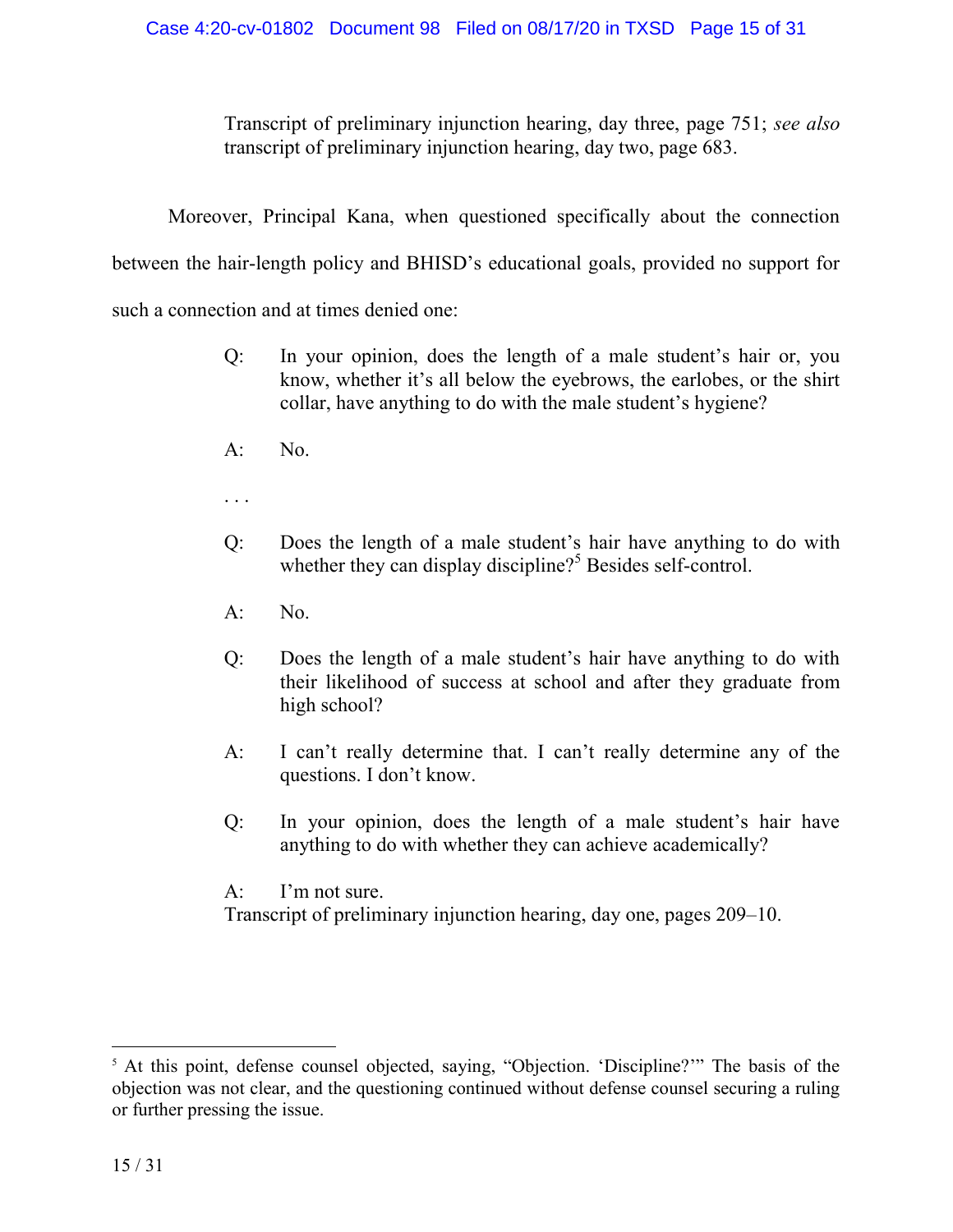Dr. Poole, during a similar line of questioning, was unable to identify any peer-

reviewed research linking the hair-length policy to BHISD's educational goals:

- Q: Superintendent Poole, are you aware of any peer-reviewed research that shows that limiting the length of a boy's hair fosters excellence?
- A: I am aware of research that indicates dress code and high expectations and standards, but, no, I'm not aware of that specific thing that you asked.
- Q: And, Superintendent Poole, are you aware of any peer-reviewed research that shows that limiting the length of a boy's hair instills discipline?
- $A:$  No.
- Q: And are you aware of any peer-reviewed research that shows that limiting the length of a boy's hair teaches hygiene?
- $A:$  No.
- Q: Are you aware of any peer-reviewed research that shows that limiting the length of a boy's hair teaches respect for authority?
- A: No.
- Q: And are you aware of any peer-reviewed research that shows that limiting the length of a boy's hair fosters academic achievement?

The present iteration of the hair-length policy, which regulates the length of male students' hair "when let down," seems particularly unmoored from any of BHISD's stated objectives. Before the current policy was enacted, K.B. was able to comply with the BHISD hair-length code by tying his locs so that they did not exceed the maximum

A: No. ma'am. Transcript of preliminary injunction hearing, day two, pages 562–63.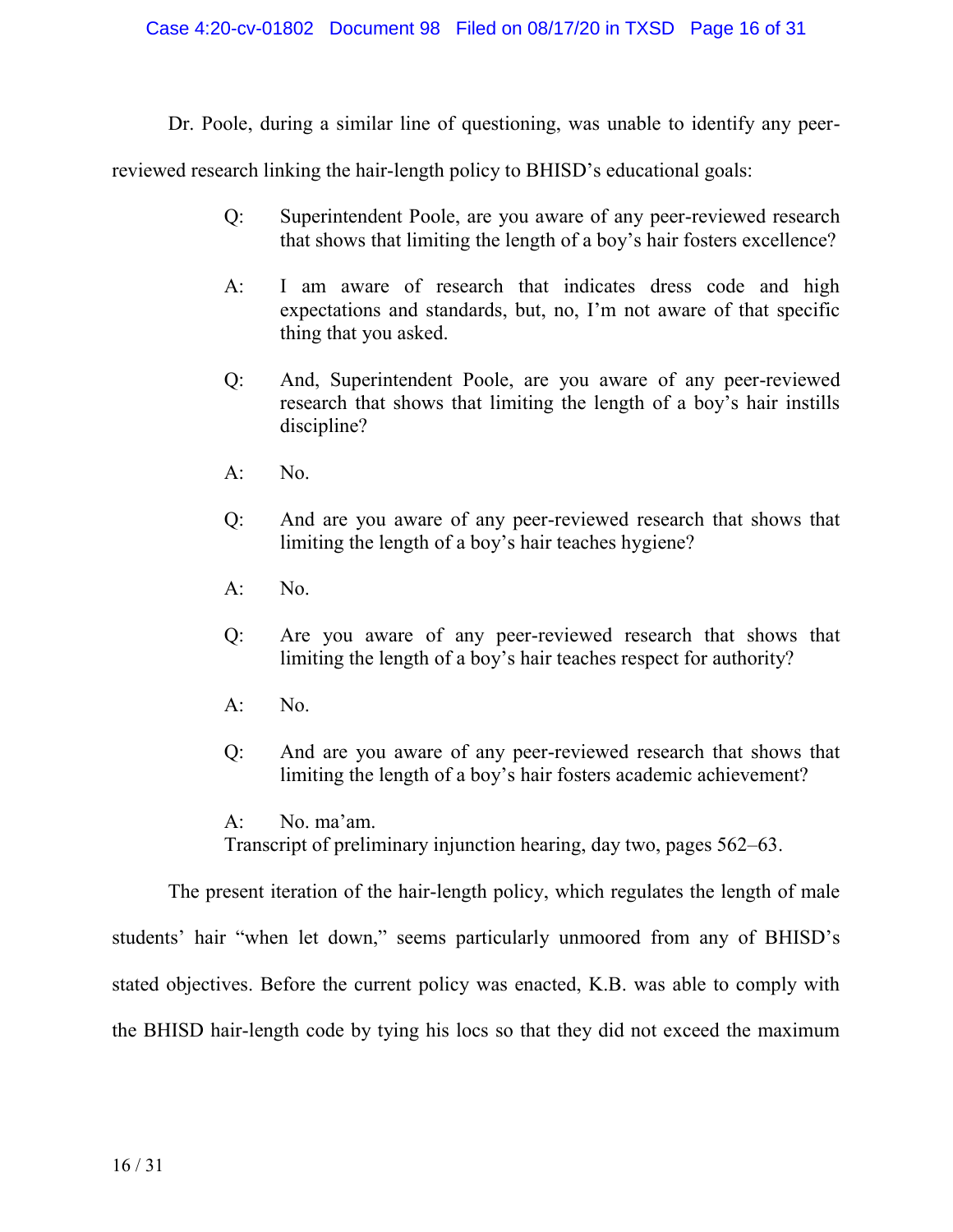length. Principal Kana was unable to explain how K.B.'s tying his locs up created any sort of problem for K.B., BHISD, or K.B.'s fellow students:

- Q: And had he cut his locks by the start of the fall 2019 school year?
- A: Not that I was aware of, no, ma'am.
- Q: So he had long—he had uncut locks at this time, but he was attending his regular classes?
- A: Yes, ma'am.
- Q: And he was—and he was participating in band?
- A: Yes, ma'am.
- Q: During that time, did KB's uncut locks prevent teachers from fostering academic excellence in their students?
- A: I can't answer that.
- Q: At that time, did KB's uncut locks prevent teachers from maintaining high standards for their students?
- A: I can't answer for those teachers.
- Q: Did KB's uncut locks cause a disruption?
- A: I can't answer that. Not that I was aware of. I can answer that, yes, I can. Not that I was aware of.
- . . .
- Q: Would KB's uncut locks, or did KB's uncut locks cause a safety threat to anyone?
- A: Can't answer that.
- Q: Did KB's uncut locks threaten or hurt anyone in any way?
- A: I have no idea.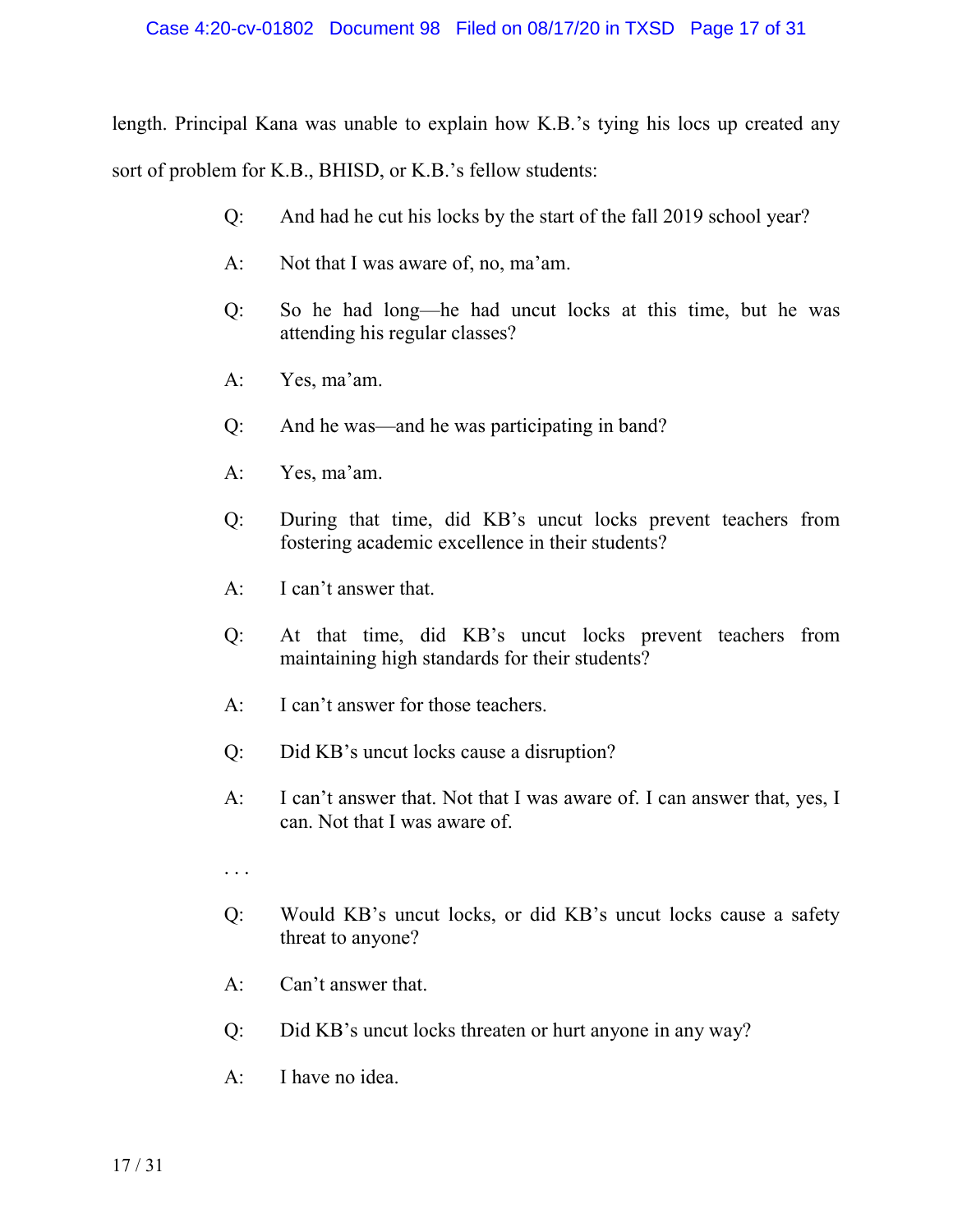- Q: Would KB's uncut locks hurt anyone if he was allowed to return to school without cutting them in the fall of 2020?
- A: Would they harm anyone?
- Q: Yes. Would they harm anyone if he were to return to school into his regular classes and to band without cutting them, in the fall of 2020 semester?
- A: What do you mean by "harm?"
- Q: Would they hurt anyone in any way?
- A: Not that I would be aware of, no. Transcript of preliminary injunction hearing, day one, pages 188–90.

Notably, during closing arguments, BHISD's counsel admitted that the hair-length policy "seem[s] arbitrary" but contended that it still meets the requisite Constitutional standard because it is part of a proven "formula" that must be unquestioningly accepted:

> They got something special going on here, and it's good. And to create, to tamper with their formula because you don't understand every jot and tittle of how the formula works, and say, "I don't understand what length has to do with it." It's like parenting. Children don't have to understand everything the parent does, but the parent has that exclusive authority to make some rules that seem arbitrary, but are supported by rational experience.

Transcript of preliminary injunction hearing, day three, page 991.

The lack of a persuasive justification for the hair-length policy establishes a substantial likelihood that K.B. will prevail on his cause of action under 42 U.S.C. § 1983

for sex discrimination in violation of the Equal Protection Clause.

*2. Race discrimination in violation of the Equal Protection Clause*

Next, K.B. has asserted a cause of action under 42 U.S.C. § 1983 for race discrimination in violation of the Equal Protection Clause. (Dkt. 1 at p. 29) Based on the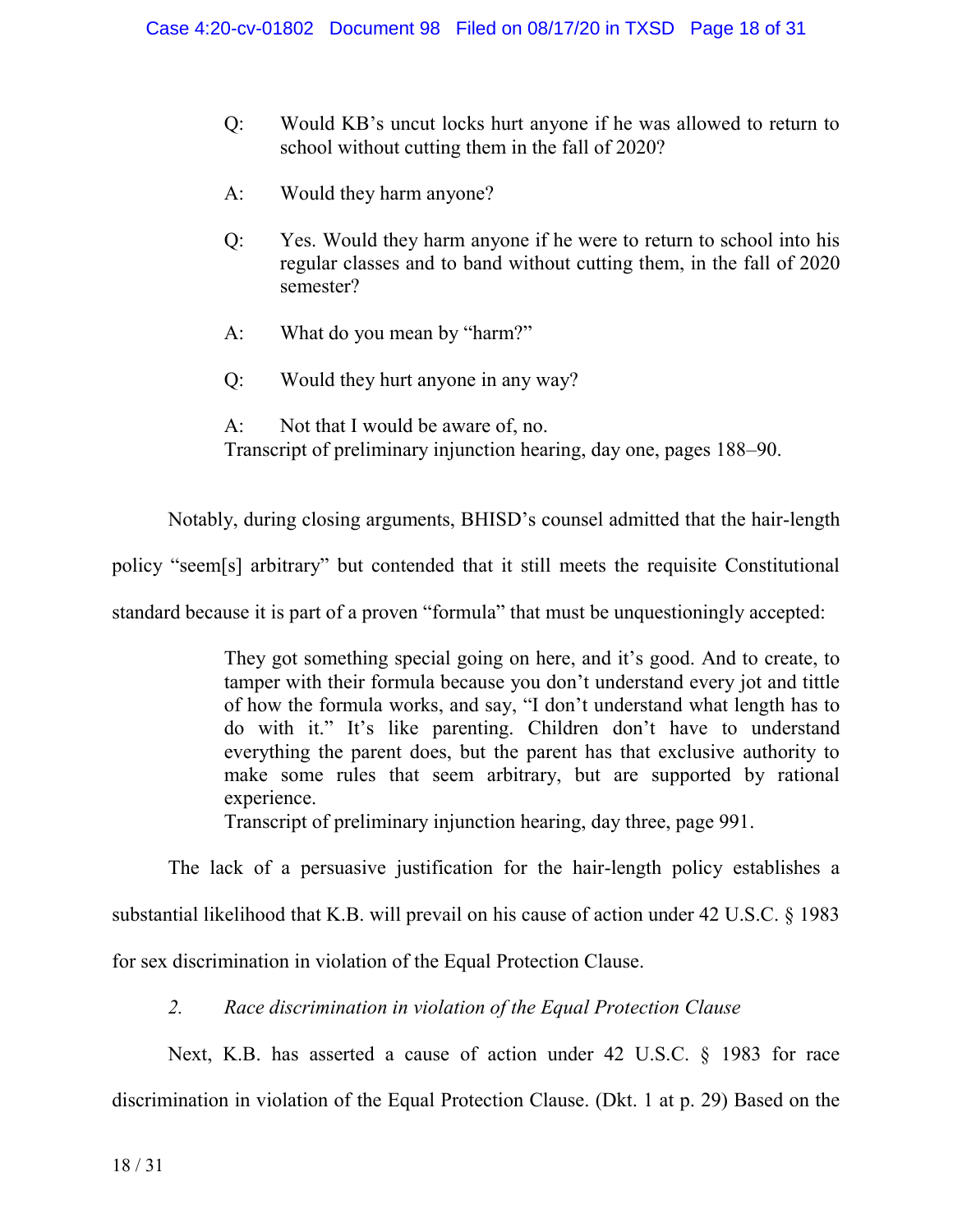#### Case 4:20-cv-01802 Document 98 Filed on 08/17/20 in TXSD Page 19 of 31

evidence discussed above and additional evidence discussed below, he has clearly shown a substantial likelihood of success on the merits on that cause of action. Although it makes an explicit distinction based on gender, the BHISD hair-length policy does not make explicit distinctions based on race. The Court will accordingly apply the Supreme Court's *Arlington Heights* analysis to evaluate K.B.'s likelihood of succeeding on the merits of his cause of action for race discrimination in violation of the Equal Protection Clause.

K.B.'s race-discrimination claim under the Equal Protection Clause requires him to provide proof of a racially discriminatory intent or purpose. *Village of Arlington Heights v. Metropolitan Housing Development Corp.*, 429 U.S. 252, 265 (1977). "However, racial discrimination need only be one purpose, and not even a primary purpose, of an official action for a violation to occur." *Veasey v. Abbott*, 830 F.3d 216, 230 (5th Cir. 2016) (quotation marks and brackets omitted); *see also Arlington Heights*, 429 U.S. at 266 n.14 ("A single invidiously discriminatory governmental act . . . would not necessarily be immunized by the absence of such discrimination in the making of other comparable decisions."). "In *Arlington Heights*, the Supreme Court set out five nonexhaustive factors to determine whether a particular decision was made with a discriminatory purpose, and courts must perform a sensitive inquiry into such circumstantial and direct evidence of intent as may be available." *Id*. at 230–31 (quotation marks and footnotes omitted). The *Arlington Heights* Court wrote that:

> [t]he historical background of the decision is one evidentiary source, particularly if it reveals a series of official actions taken for invidious purposes. The specific sequence of events leading up to the challenged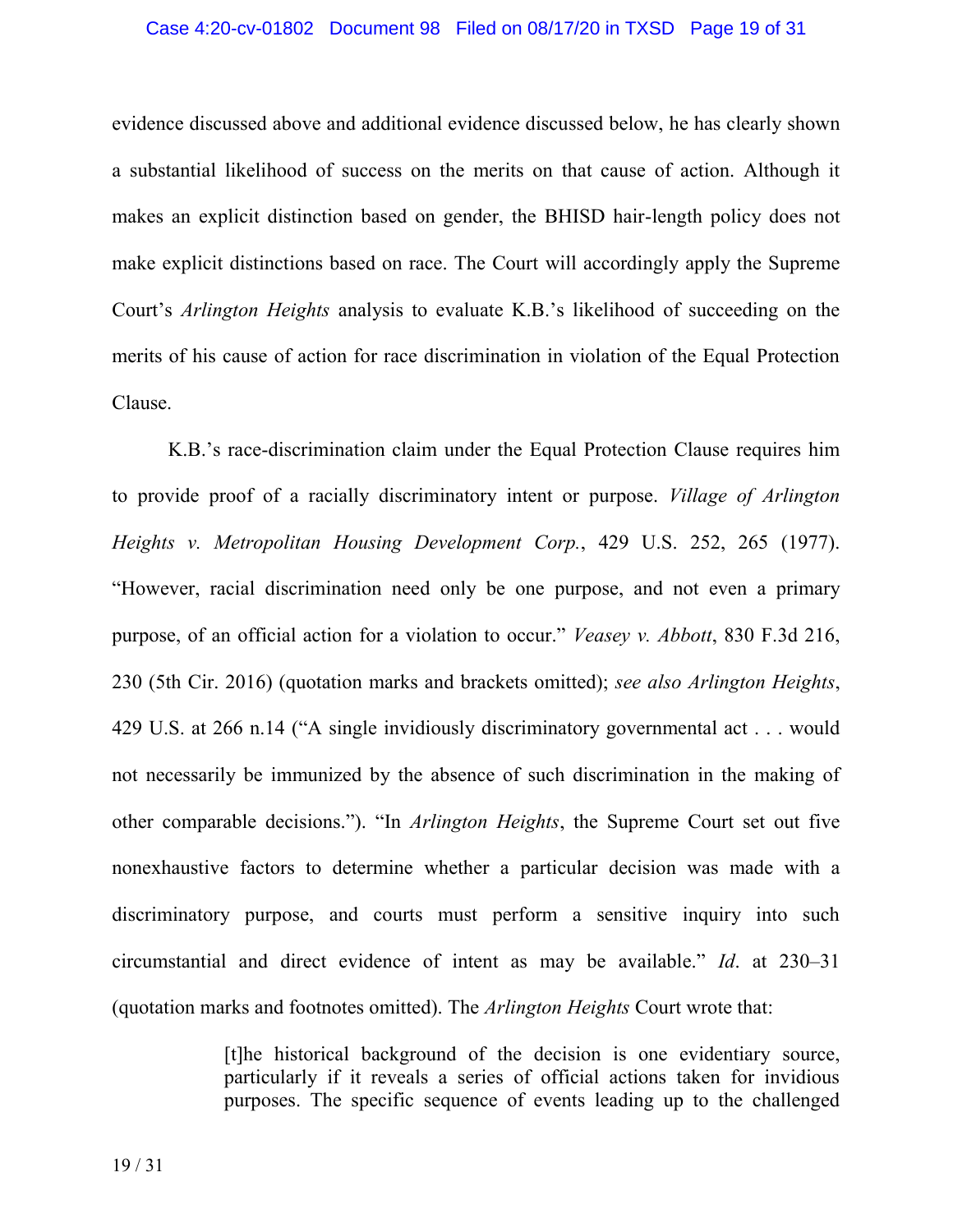decision also may shed some light on the decisionmaker's purposes. For example, if the property involved here always had been zoned R-5 but suddenly was changed to R-3 when the town learned of MHDC's plans to erect integrated housing, we would have a far different case. Departures from the normal procedural sequence also might afford evidence that improper purposes are playing a role. Substantive departures too may be relevant, particularly if the factors usually considered important by the decisionmaker strongly favor a decision contrary to the one reached.

The legislative or administrative history may be highly relevant, especially where there are contemporary statements by members of the decisionmaking body, minutes of its meetings, or reports.

. . .

The foregoing summary identifies, without purporting to be exhaustive, subjects of proper inquiry in determining whether racially discriminatory intent existed.

*Arlington Heights*, 429 U.S. at 267–68 (citations and footnotes omitted).

K.B. bears the burden "to show that racial discrimination was a substantial or motivating factor" behind the creation of the hair-length policy. *Veasey*, 830 F.3d at 231 (quotation marks omitted). If K.B. meets that burden, the burden shifts to BHISD "to demonstrate that the [policy] would have been enacted without this factor." *Id*. (quotation marks omitted). This Court has observed that a plaintiff relying on the *Arlington Heights* analysis to demonstrate discriminatory intent through direct or circumstantial evidence "need provide very little such evidence" to raise a genuine issue of material fact and that "*any indication of discriminatory motive*" may suffice to raise a jury question. *Rollerson v. Port Freeport*, No. 3:18-CV-235, 2019 WL 4394584, at \*6 (S.D. Tex. Sept. 13, 2019), *adopted*, 2019 WL 6053410 (S.D. Tex. Nov. 15, 2019) (quotation marks omitted; emphasis in *Rollerson*).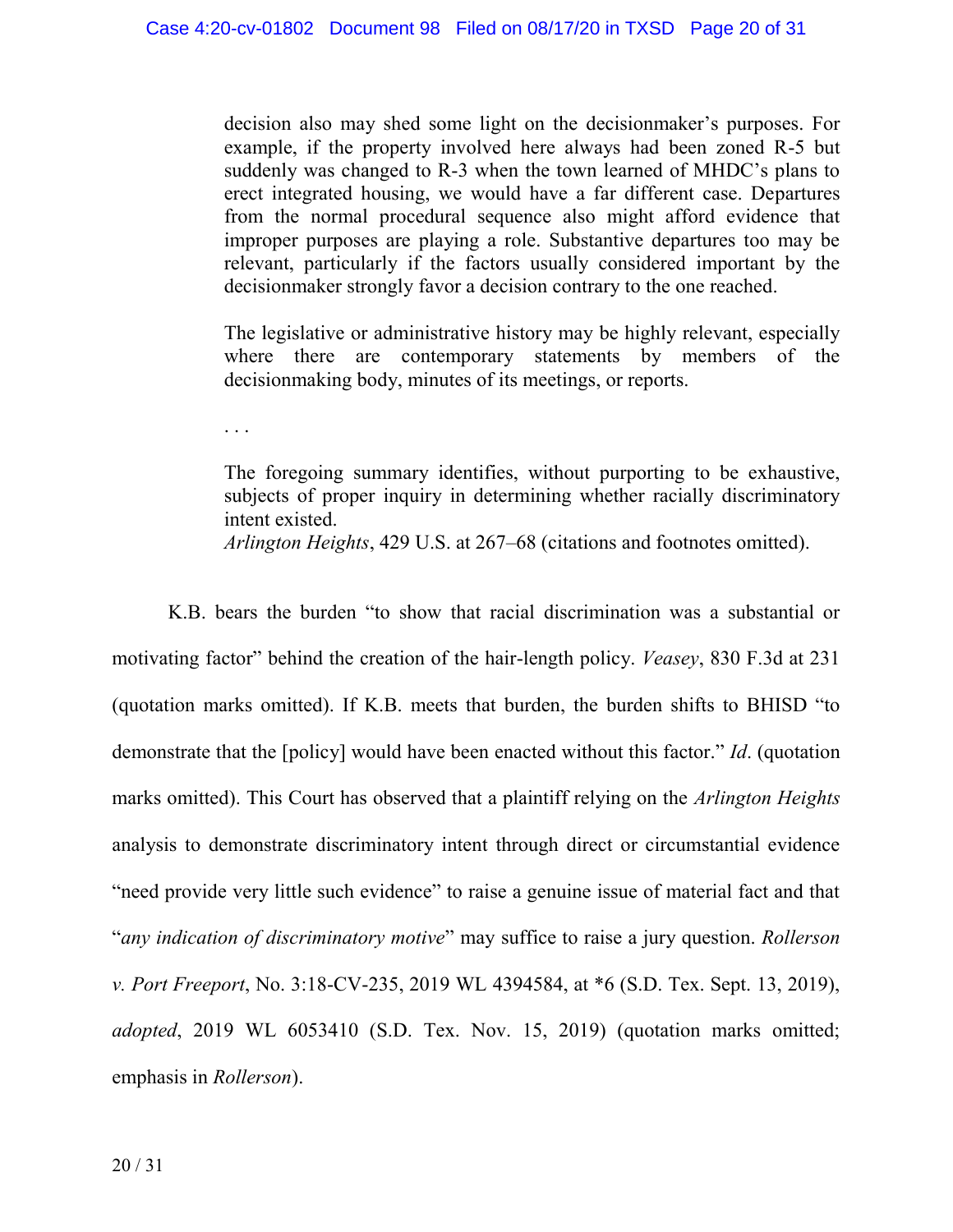Although the hair-length policy is facially race-neutral, K.B. has presented sufficient statistical and testimonial evidence that could establish, under the *Arlington Heights* analysis, that BHISD's hair-length policy—particularly the most recent iteration of that policy—was enacted with a racially discriminatory motive. First, K.B. has presented statistical evidence showing that, both before and after the most recent iteration of the hair-length policy was enacted, BHISD disproportionately enforced its hair-length policy against African-American students. K.B.'s attorneys have examined BHISD disciplinary records, which are contained in the evidentiary record at bates numbers 116 to 365 of docket entry 61, and calculated that, during K.B.'s sophomore year, African-American students at Barbers Hill High School were three times more likely than their white classmates to lose at least one day of instruction to hair-related in-school suspension. (Dkt. 92 at p. 1) According to those same calculations, African-American students at Barbers Hill High School who were placed in in-school suspension during K.B.'s sophomore year lost an average of 3.5 days of instruction; white students who were placed in in-school suspension lost an average of one day of instruction. (Dkt. 92 at p. 1) In other words, there is credible statistical evidence in the record showing that African-American students were more likely than white students to be punished, and to be punished harshly, on account of the hair-length policy.<sup>6</sup>

<sup>&</sup>lt;sup>6</sup> This morning the parties submitted further briefing and evidence regarding the background of the numbers provided by BHISD and used for K.B.'s statistical calculations. While BHISD provided argument and evidence that these calculations may not paint a clear view of the policy's effects, the Court finds that there is sufficient evidence at this stage of the litigation to find that these calculations are credible and relevant to the Court's adjudication of the pending motion.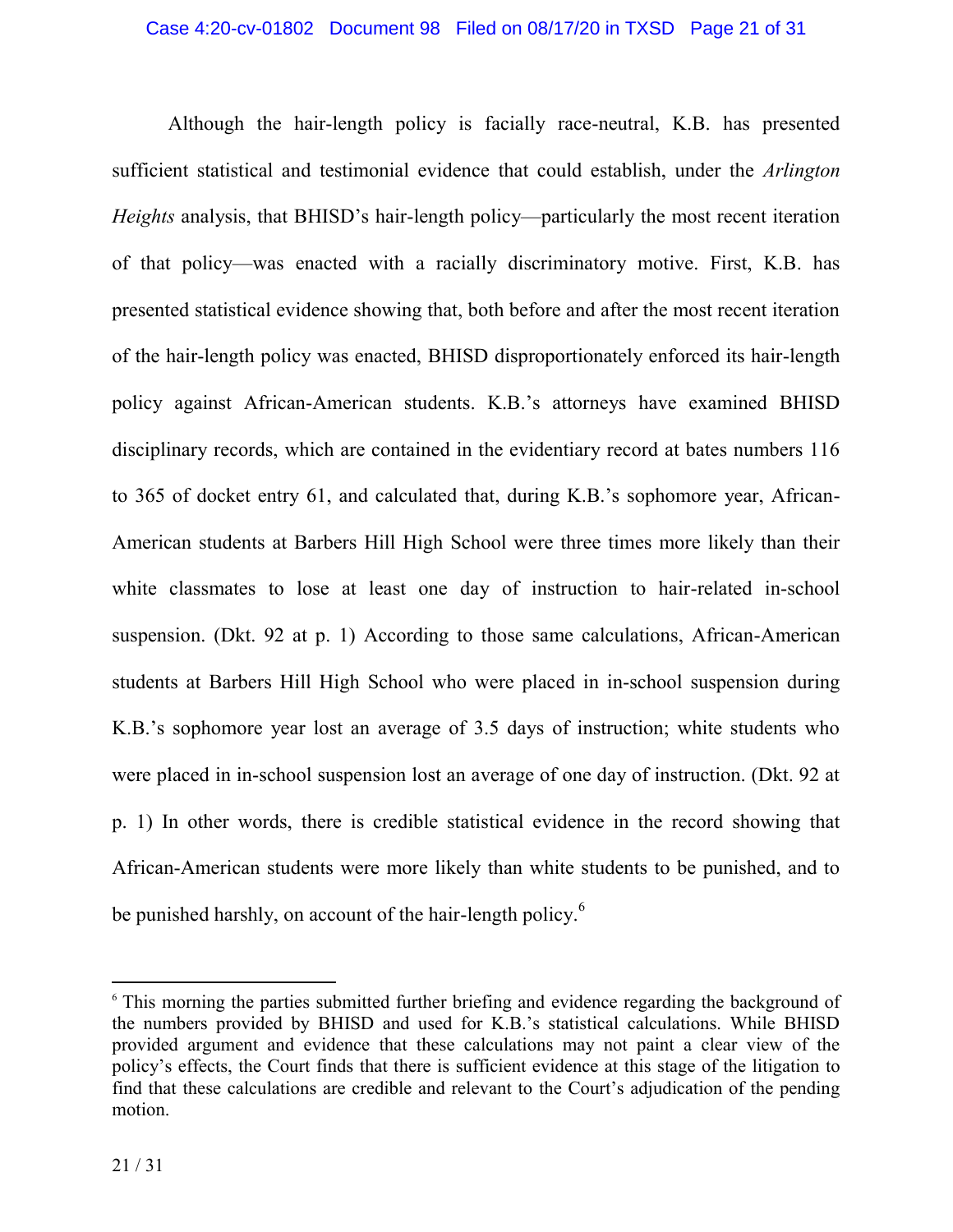The statistics compiled from BHISD's disciplinary records reflect the experiences described by K.B. and his cousin and co-plaintiff, De'Andre Arnold ("De'Andre"), $\frac{7}{1}$  in their testimony. Both K.B. and De'Andre have testified that they were singled out by school officials for near-constant scrutiny, and were often pulled out of class, because of their locs during their time at Barbers Hill High School, even though they complied with the hair-length policy by tying their locs up before BHISD made compliance in that manner impossible in December of 2019. (Dkt. 44-4; Dkt. 44-7) K.B. testified that he did not see anyone other than himself and De'Andre subjected to such scrutiny, and De'Andre testified that he saw white male students whose hair violated the hair-length policy but who were not pulled out of class. (Dkt. 44-4 at p. 4; Dkt. 44-7 at p. 7)

One particularly illustrative example of the alleged disparity in scrutiny between K.B. and De'Andre and their white classmates is a striking intersection between the statistics compiled from BHISD's disciplinary records and the events that caused K.B. and De'Andre to transfer to Sterling High School. In December 2019, BHISD amended its hair-length policy to bar male students from wearing any hairstyle that would allow the hair to extend below the top of a t-shirt collar, below the eyebrows, or below the ear lobes "when let down." (Dkt. 44-8 at p. 56) In his testimony, Dr. Poole justified the addition of the "when let down" language to the hair-length policy by claiming that the change was needed to give "clarity that circumventing and manipulating the dress code policy is not permitted." (Transcript of preliminary injunction hearing, day two, page

<sup>&</sup>lt;sup>7</sup> De'Andre was a senior during the 2019-20 school year. Like K.B., he transferred to Sterling High School, from which he graduated, so that he could continue receiving an education without cutting his locs. (Dkt. 44-7 at p. 9)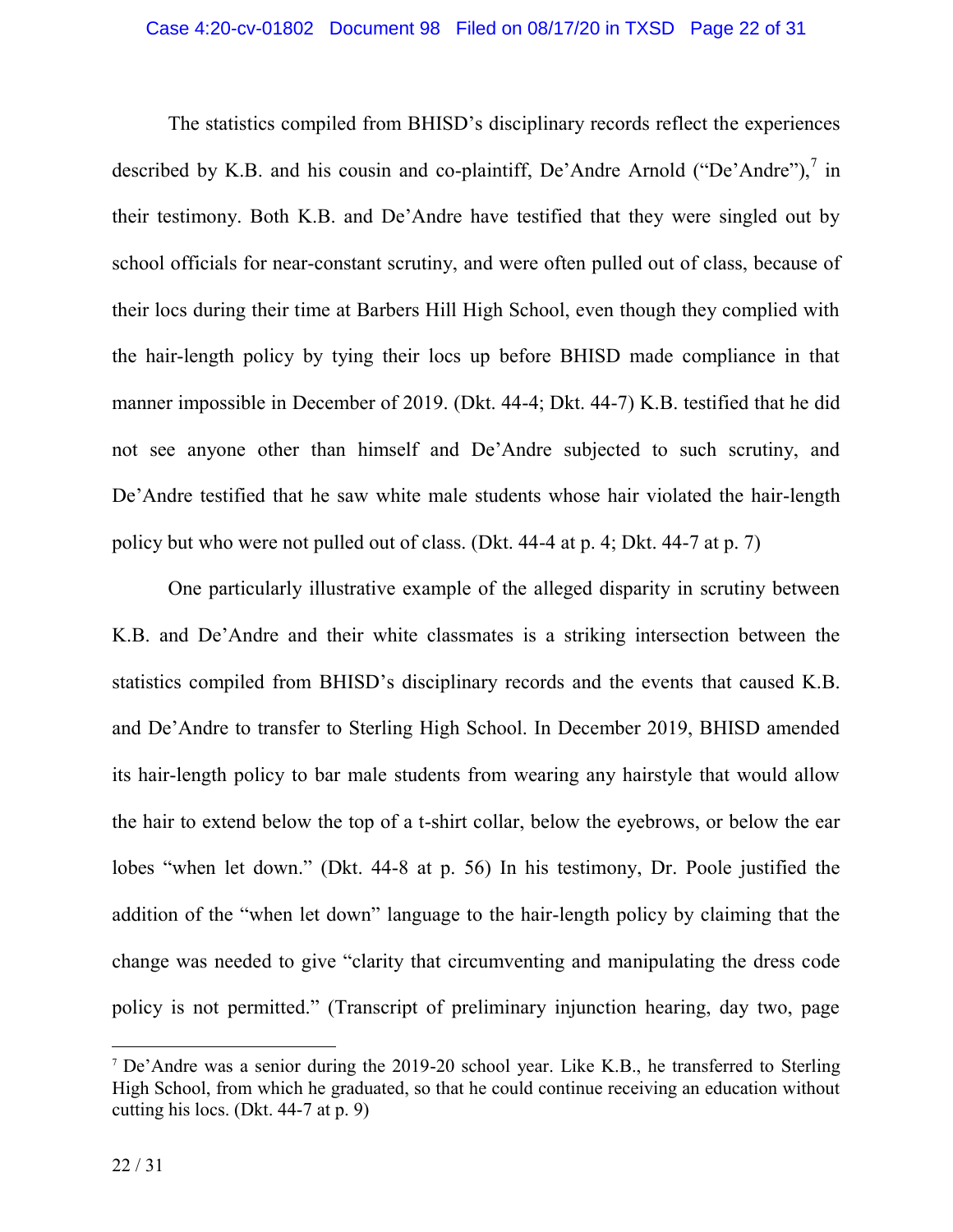531) K.B. and De'Andre testified that their hair was again subject to intense scrutiny when the change was made: when school started on January 7, 2020 after Winter Break, they were told they would be sent to in-school suspension because of their locs. (Dkt. 44- 4 at p. 6; Dkt. 44-7 at p. 9) However, *after* De'Andre gave an interview about the hairlength policy to a local news show on January 17, 2020, the number of disciplinary actions against *other* students increased to an apparently unprecedented level. (Dkt. 92 at pp. 2–3) K.B.'s analysis of the BHISD disciplinary statistics indicates that Barbers Hill High School personnel issued 91 hair-policy disciplinary referrals in the nine school days after De'Andre's interview, which was more hair-policy disciplinary referrals than they had issued in each of the three prior full school years. (Dkt. 92 at p.  $3$ )<sup>8</sup> During the 2019-20 school year, African-American students comprised only 3.94% of students at Barbers Hill High School and 3.82% of students in BHISD overall. (Dkt. 61 at bates number 115) This evidence would support a conclusion that numerous white male students had continued "circumventing and manipulating" the hair-length policy after the December 2019 amendment but had only been punished after De'Andre highlighted BHISD's alleged unconstitutional conduct and generated unfavorable media coverage for BHISD.

The process by which the hair-length policy was amended in December 2019 also supports K.B.'s claim. The December 2019 amendment to the hair-length policy was the culmination of a string of increasingly more restrictive recent amendments. De'Andre, who was two years ahead of K.B. and spent three and a half years at Barbers Hill High

<sup>&</sup>lt;sup>8</sup> In the 2018-19 school year, there were 66 hair-policy-related disciplinary referrals. In the 2017-18 school year, there were 43. In the 2016-17 school year, there were 36 (Dkt. 92 at p. 7).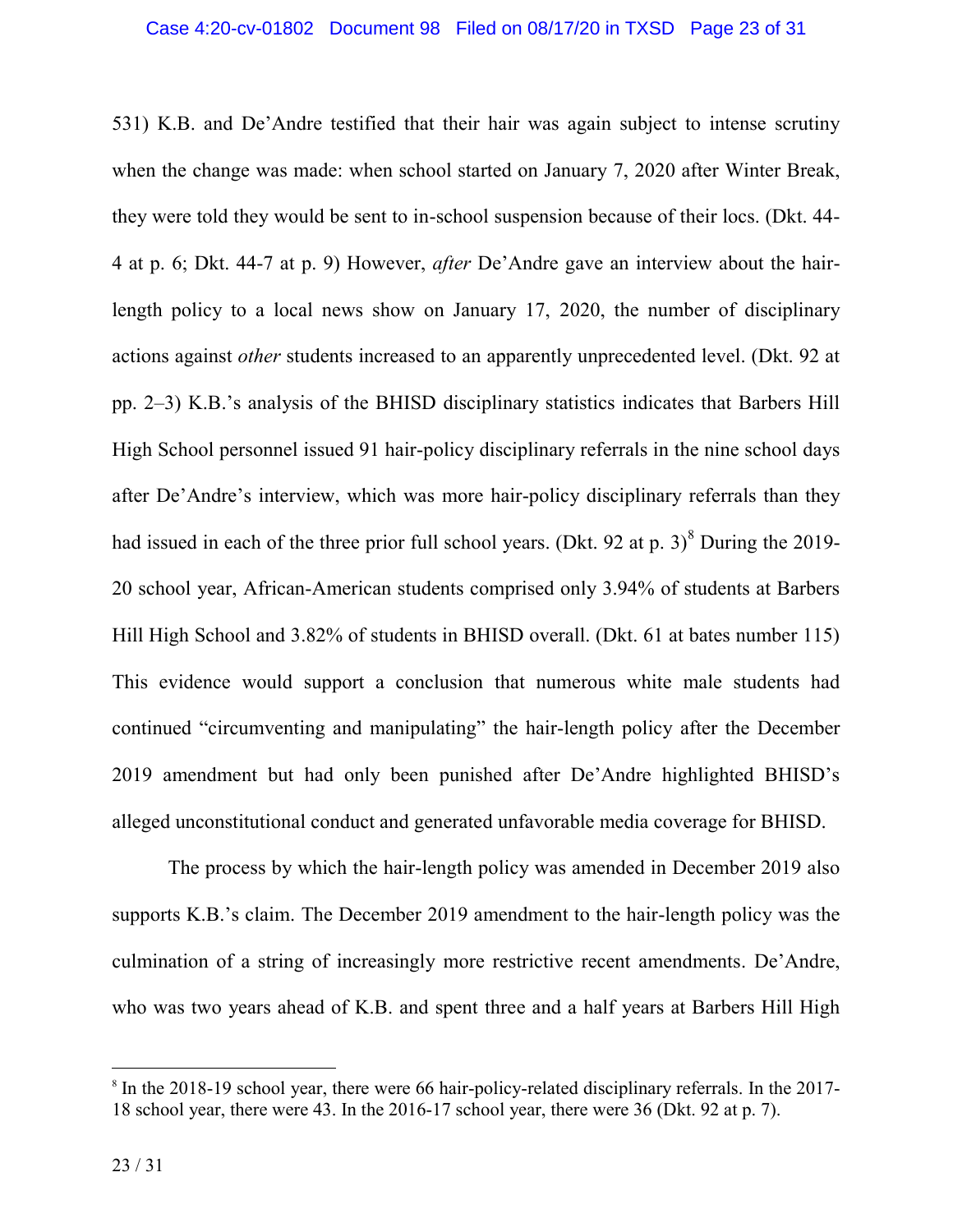#### Case 4:20-cv-01802 Document 98 Filed on 08/17/20 in TXSD Page 24 of 31

School, testified that the hair-length policy was amended several times during his time at Barbers Hill High School, and it appears that each amendment was intended to be more restrictive than the last. (Dkt. 44-7 at pp. 5, 7) BHISD changed the hair-length policy before De'Andre's sophomore year so that male students were no longer allowed to use hair accessories, such as the headbands that De'Andre had been using, to tie their hair up, and before De'Andre's junior year BHISD changed its policy again to prohibit male students' hair from extending below the maximum length "at any time." (Dkt. 44-7 at p. 5)

The December 2019 amendment stands out not only for being the most restrictive iteration of the policy but also because of the procedure by which it was enacted. As Dr. Poole and Principal Kana both conceded, the hair-length policy is typically revised before the school year begins, not in December, which is in the middle of the school year. (Transcript of preliminary injunction hearing, day one, page 169, and day two, pages 569–70) Principal Kana could not recall seeing a mid-school-year revision of the hairlength policy in his eight years as principal, while Dr. Poole thought that he had seen such a revision in his 15 years as superintendent but could not be certain. (Transcript of preliminary injunction hearing, day one, page 169, and day two, pages  $569-70$ <sup>9</sup>

Moreover, there is evidence that the BHISD Board imposed restrictions on citizens' ability to put items on the agenda at the meeting at which the December 2019

<sup>9</sup> BHISD officials testified that they understood the timing of the policy change was due to the conclusion of a Department of Justice investigation into the BHISD hair policy. However, there was no evidence provided that either the timing of the changes or the policy's new language was required because of the investigation.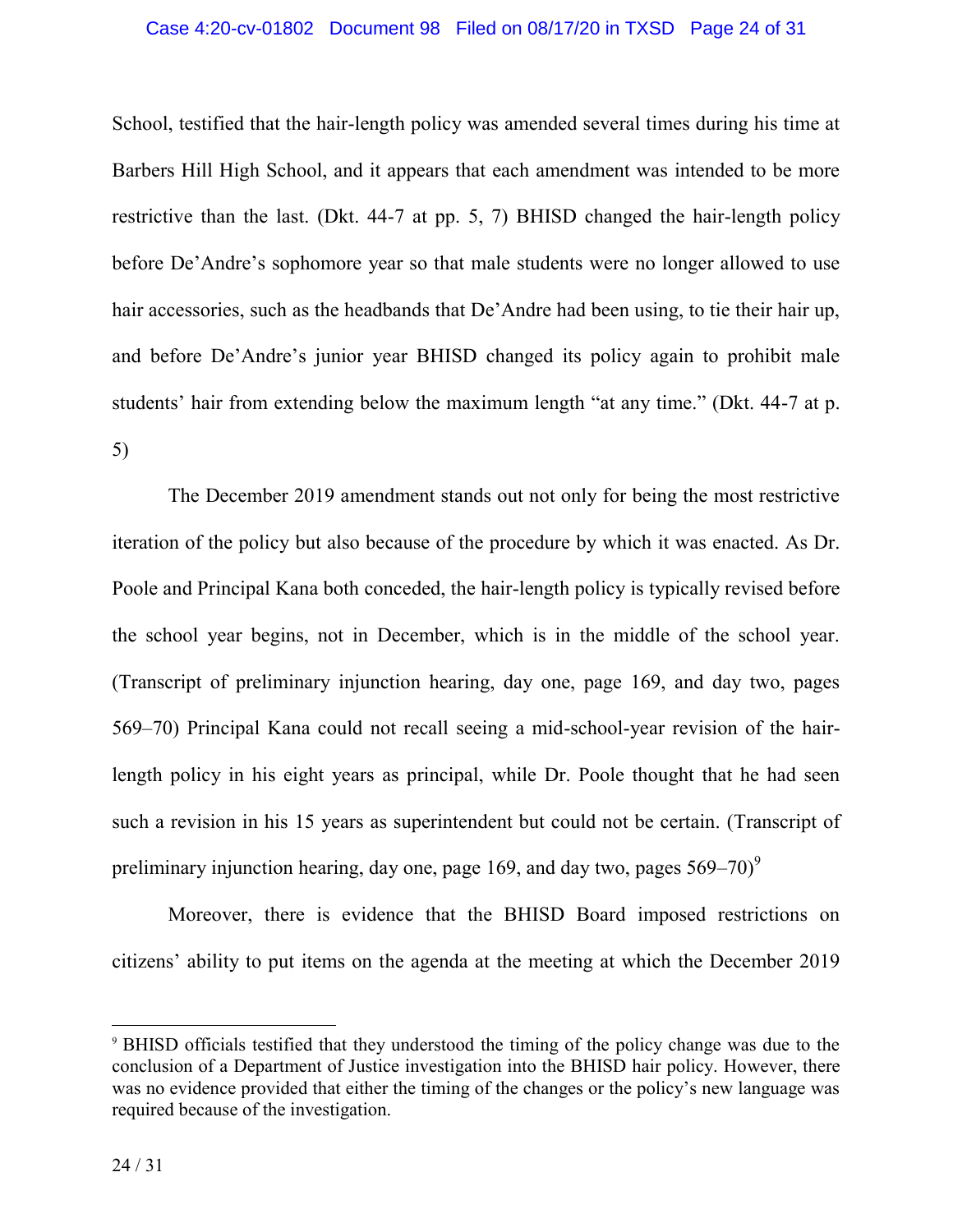#### Case 4:20-cv-01802 Document 98 Filed on 08/17/20 in TXSD Page 25 of 31

revision to the hair-length policy was enacted. Sandy Arnold, De'Andre's mother, testified that she attempted to add public comment regarding the proposed hair policy as an agenda item for the December 2019 Board meeting. (Dkt. 44-5 at pp. 8–9) Ms. Arnold was told that she had to complete the required steps a month in advance of the Board meeting, but the BHISD Board's written policies state that the deadline is seven days in advance of the meeting. (Dkt.  $44-5$  at p. 9; Dkt.  $44-16$  at p. 2)

This evidence in the record of selective enforcement, procedural irregularities, and increasingly restrictive amendments, coupled with the lack of a persuasive justification for the hair-length policy, establishes a substantial likelihood that K.B. will satisfy the *Arlington Heights* analysis and prevail on his cause of action under 42 U.S.C. § 1983 for race discrimination in violation of the Equal Protection Clause.

# *3. First Amendment right to free speech*

Finally, K.B. has asserted a cause of action under 42 U.S.C. § 1983 for violation of his right to free speech under the First Amendment (Dkt. 1 at p. 40), and he has clearly shown a substantial likelihood of success on the merits on that cause of action. As a threshold matter, the Court agrees with K.B., based on K.B.'s testimony and Professor Greene's testimony, that K.B.'s locs are sufficiently communicative to warrant First Amendment protection. "Visibly wearing one's hair in a particular manner is capable of communicating one's religion or heritage." *Gonzales v. Mathis Independent School District*, No. 2:18-CV-43, 2018 WL 6804595, at \*7 (S.D. Tex. Dec. 27, 2018); *see also A.A. ex rel. Betenbaugh v. Needville Independent School District*, 701 F. Supp. 2d 863,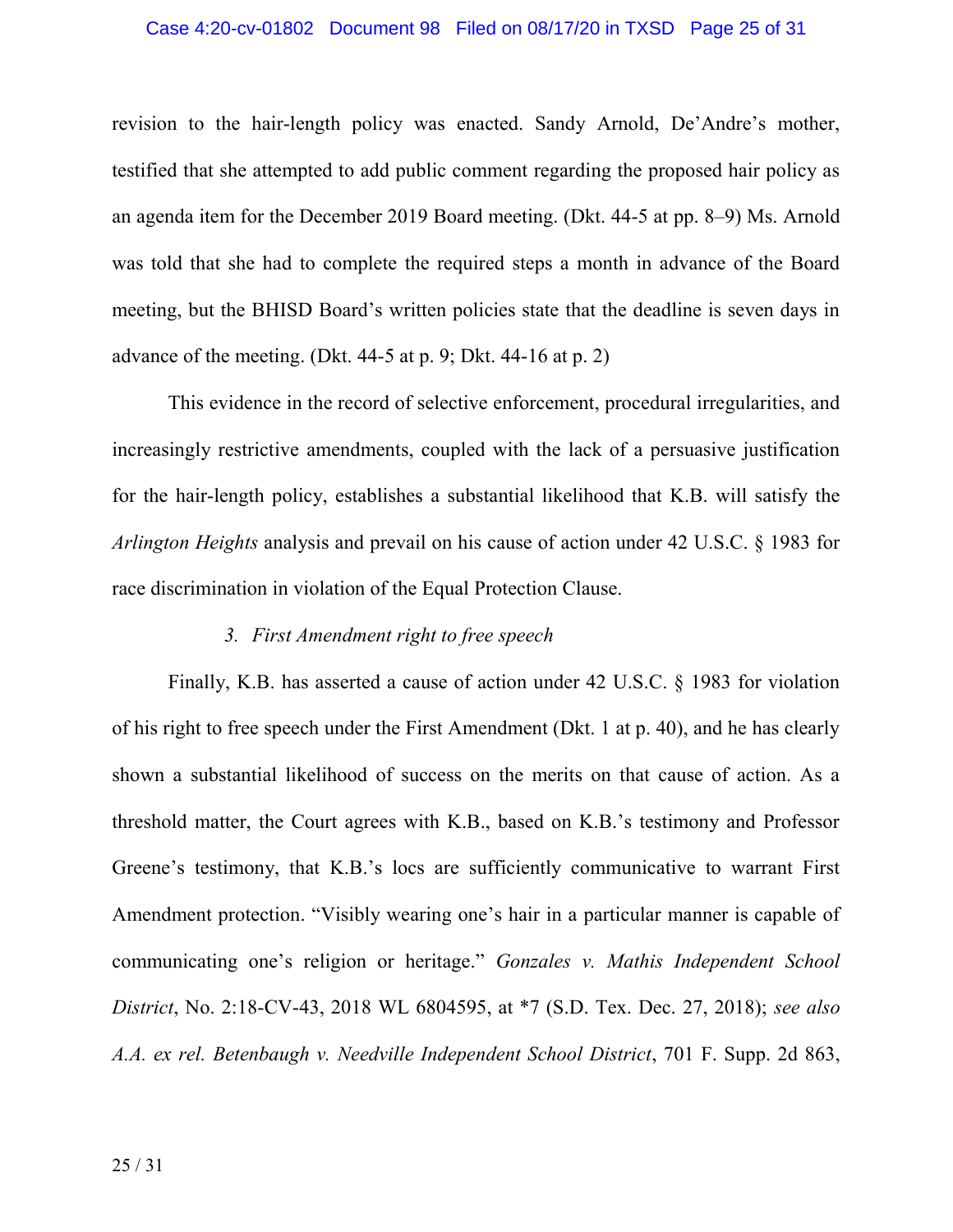882 (S.D. Tex. 2009) ("A.A.'s braids convey a particularized message of his Native American heritage and religion.").

When examining content-neutral restrictions on expressive activities, the Court must determine whether: (1) the restriction is within the Constitutional power of the government; (2) the restriction furthers an important or substantial governmental interest; (3) the government's important or substantial interest is unrelated to the suppression of student expression; and (4) the incidental restrictions on First Amendment activities are no more than is necessary to facilitate the government's important or substantial interest. *Littlefield v. Forney Independent School District*, 268 F.3d 275, 286 (5th Cir. 2001). There is scant evidence in the record tying the hair-length policy to any important or substantial government interest. Even if such an interest can be shown, the incidental restrictions on K.B.'s expressive conduct go far beyond what is necessary to facilitate that interest because the current iteration of the hair-length policy necessarily regulates the length of K.B.'s hair when he is not at school. *Cf. id.* at 287 (holding that a school uniform policy did not place an unconstitutional burden on First Amendment activities because the policy only governed student attire during school hours).

The lack of a persuasive justification for the hair-length policy, coupled with the overinclusive nature of the December 2019 amendment, establishes a substantial likelihood that K.B. will prevail on his cause of action under 42 U.S.C. § 1983 for violation of his right to free speech under the First Amendment.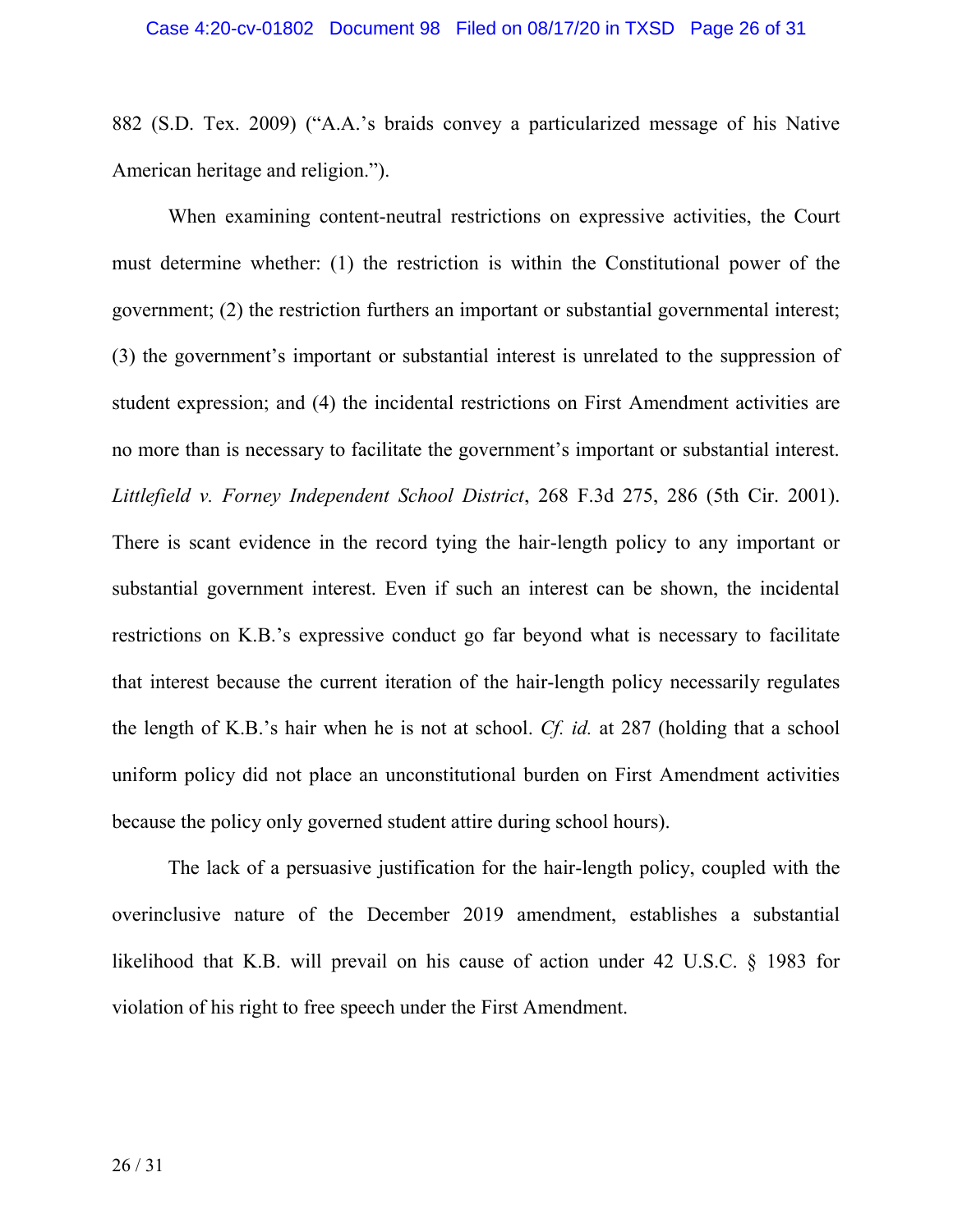K.B. has clearly shown a substantial likelihood of success on the merits of at least one claim. He has accordingly satisfied the first of the four equitable factors required to obtain preliminary injunctive relief.

### **b. Threat of irreparable injury**

K.B. has clearly shown a substantial threat of irreparable injury. "To show irreparable injury if threatened action is not enjoined, it is not necessary to demonstrate that harm is inevitable and irreparable. The plaintiff need show only a significant threat of injury from the impending action, that the injury is imminent, and that money damages would not fully repair the harm." *Humana, Inc. v. Avram A. Jacobson, M.D., P.A.*, 804 F.2d 1390, 1394 (5th Cir. 1986) (footnotes omitted). "It has repeatedly been recognized by the federal courts at all levels that violation of constitutional rights constitutes irreparable harm as a matter of law[,]" *Cohen v. Coahoma County, Mississippi*, 805 F. Supp. 398, 406 (N.D. Miss. 1992) (collecting cases), and that principle includes violation of rights under the Equal Protection Clause. *Killebrew v. City of Greenwood, Mississippi*, 988 F. Supp. 1014, 1016 (N.D. Miss. 1997). In the educational context, courts have also found a substantial threat of irreparable harm when students have shown that they will be placed in in-house detention and as a result "given inferior instruction[.]" *Alabama and Coushatta Tribes of Texas v. Trustees of Big Sandy Independent School District*, 817 F. Supp. 1319, 1336–37 (E.D. Tex. 1993).

K.B. has presented ample evidence demonstrating a substantial threat of irreparable injury. For one, he has shown a substantial likelihood that his rights under the Equal Protection Clause and the First Amendment will be violated if his motion for a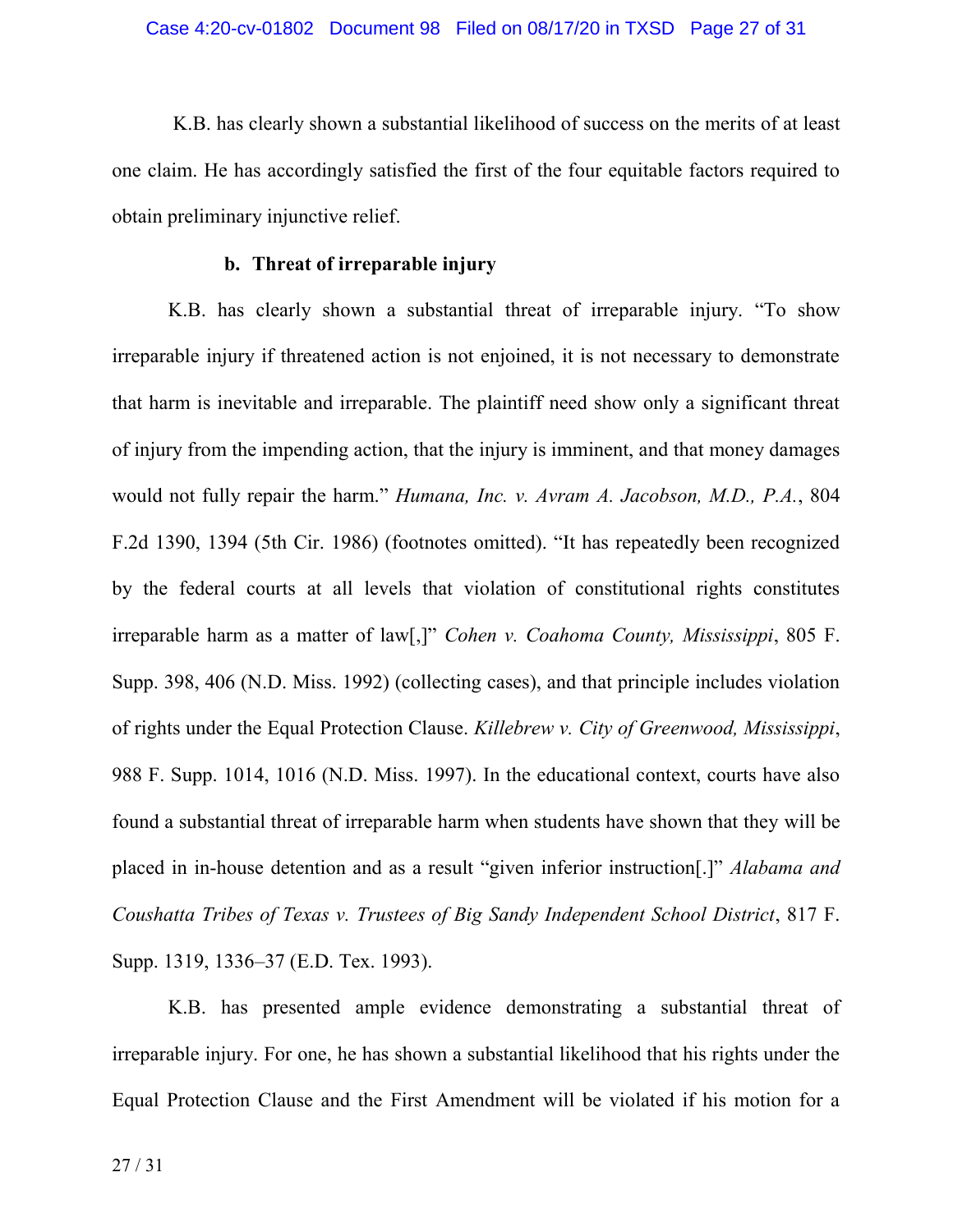preliminary injunction is not granted. Furthermore, if K.B. returns to Barbers Hill High School for the 2020-21 school year without cutting his locs, he will be either forced to do his schoolwork at home or punished with in-school suspension, which is exactly what happened to him when he did not cut his locs during the 2019-20 school year. K.B. described the experience during the hearing on his motion:

- Q: And did you return to school or to campus the following day for inclass instruction?
- A: No, I didn't.
- Q: And why not?
- A: Because I would be put into in school suspension if I were to return to the high school.
- Q: So how did you receive continued instruction if you didn't report to class?
- A: My mother went to the high school, and she picked up all of my homework and brought it to me, and I completed it to my best abilities.
- Q: And did the homework that you received have accompanying instructions?
- A: It had little to none explanations of what the new lesson was.
- Q: And were you able to keep up with the instruction that was happening in class?
- A: No, I was not.
- . . .
- A: I returned to school in the early days of February, when I had learned that I was in danger of losing credit.
- Q: Okay. And what happened when you returned to school?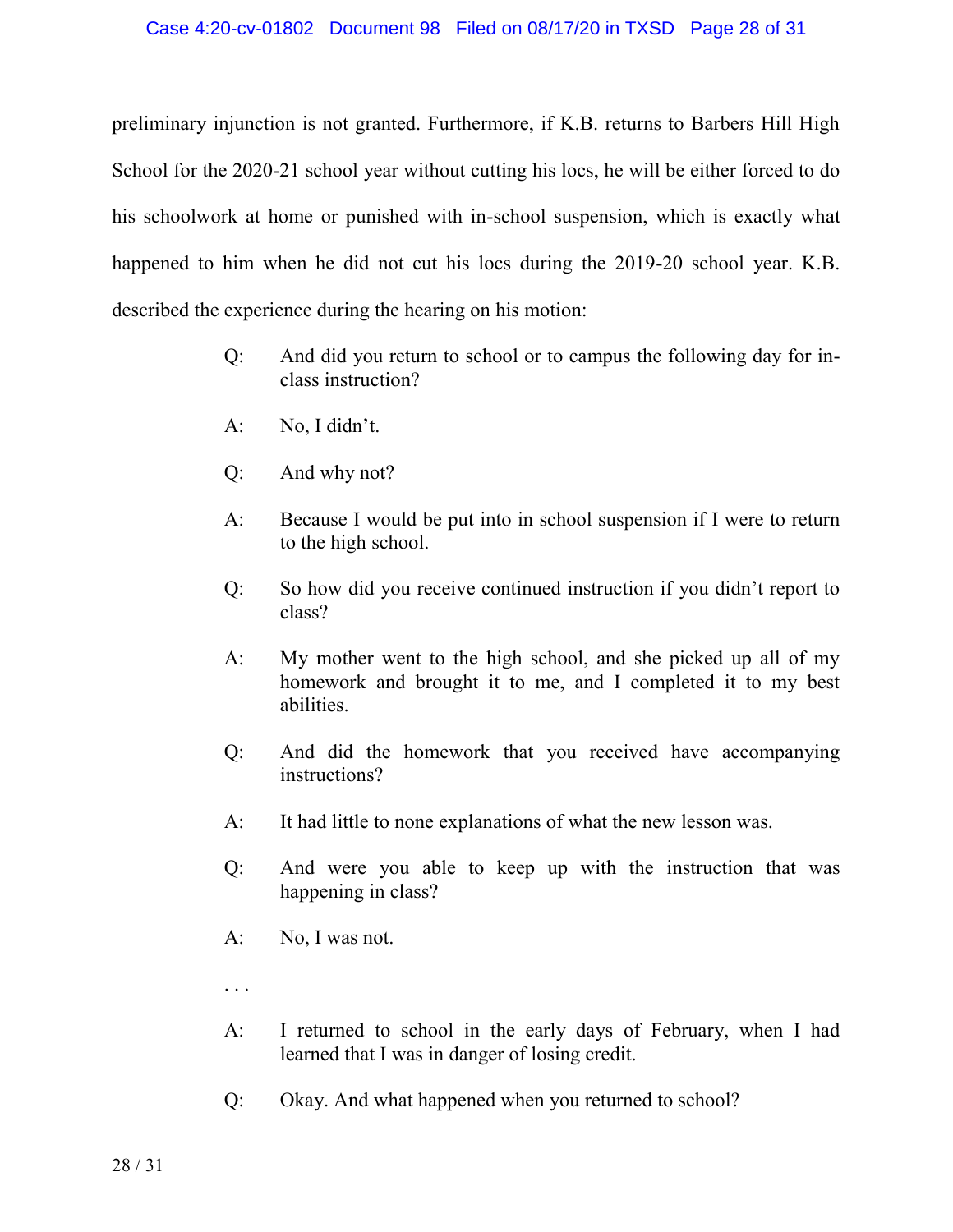- A: When I returned to school, I had been sent to ISS, in-school suspension.
- Q: And can you explain for us what your in-school suspension experience was like?
- A: My experience in ISS, the first word I can think of was it was a horrible experience. It's almost what I'd imagine prison to be like to take a social kid like myself who enjoys being around friends and, you know, talk with people and to isolate them from the rest of my peers.

ISS is you're in a separate classroom from everyone else, you're secluded from even the other students in ISS. You have your back facing toward the ISS teacher, and they even take your backpack away from you and they put it in a small cubby. There's no leaving the room for anything, there's no participating in any extracurriculars at all, there's absolutely no talking at all. And there's no going to any teacher's classrooms with any help or questions. You're in the classroom from the beginning of the day to end of the day. And it was a really hard and tough experience for me.

. . .

- Q: And so, how was the instruction you received while in ISS? Can you just elaborate on that a little bit more? Was it akin to or similar to regular in-class instructions?
- A: It wasn't like regular in-class instruction. I received little to none. It wasn't like my teachers could be the class they were teaching and come teach me a lesson as well.
- . . .
- Q: And what were your grades like from this period of working from home and working at ISS? What happened to your grades?
- A: My grades had dropped dramatically. I was getting to—my grades were lowering. I wasn't getting that same in-class experience that I was supposed to be getting.

Transcript of preliminary injunction hearing, day one, pages 65–69.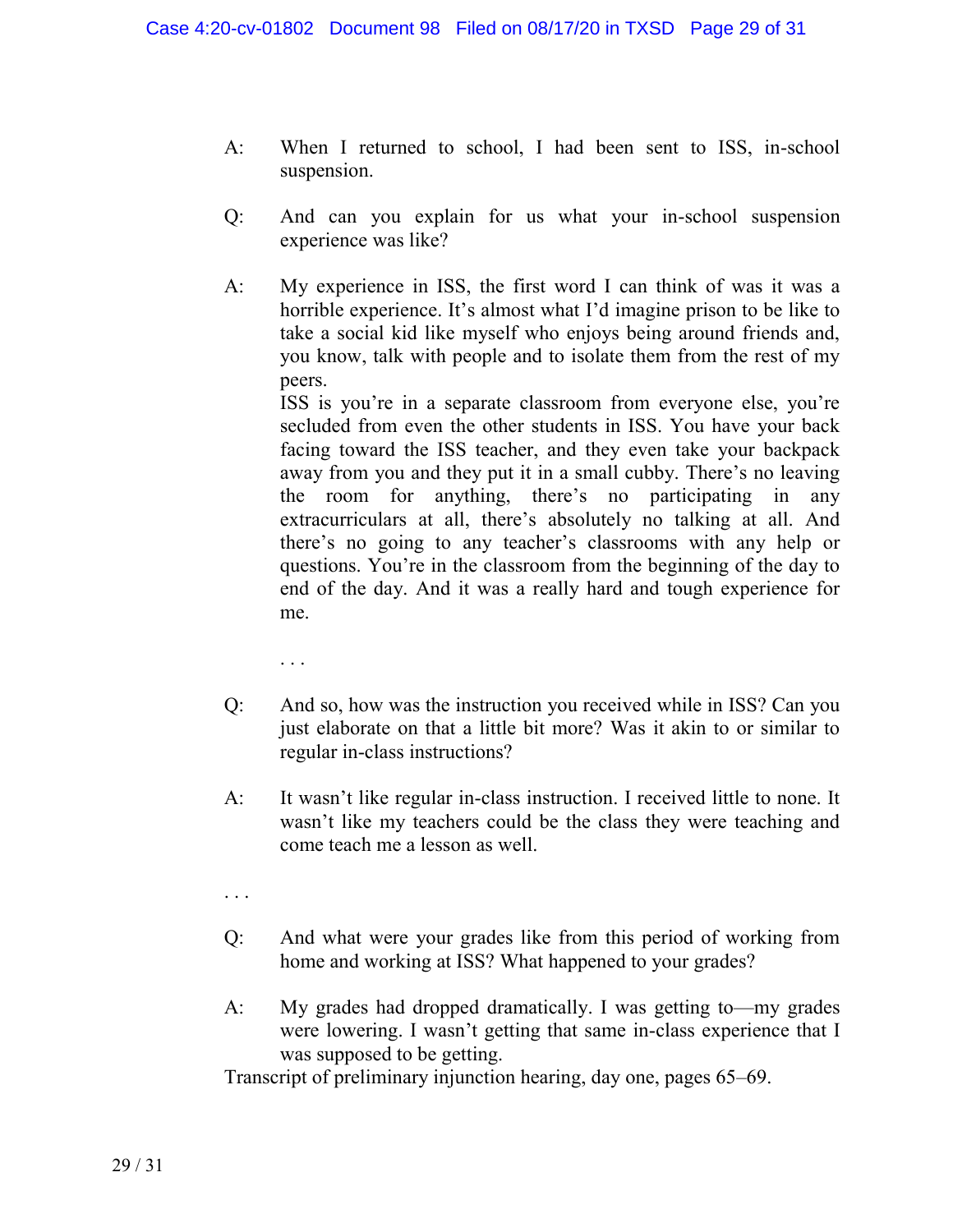K.B. has clearly shown a substantial threat of irreparable injury. He has accordingly satisfied the second of the four equitable factors required to obtain preliminary injunctive relief.

#### **c. Relative weight of threatened harm**

K.B. has clearly shown that the threat of harm he faces if his motion for a preliminary injunction is denied outweighs the threat of harm faced by BHISD if K.B.'s motion for a preliminary injunction is granted. Again, K.B. has shown a substantial likelihood that his rights under the Equal Protection Clause and the First Amendment will be violated if his motion for a preliminary injunction is denied, and he has additionally shown that he will receive either inferior instruction or no instruction if his motion is denied. On the other hand, there is no evidence that BHISD will suffer any harm if K.B.'s motion is granted: Principal Kana and Kirven Tillis testified that, when a male Native American high school student was given an exemption from the BHISD hair-length policy, there was no apparent effect on the school or its students. Kirven Tillis also conceded that a male student could wear uncut locs let down without interfering with BHISD's goals.

K.B. has satisfied the third of the four equitable factors required to obtain preliminary injunctive relief.

### **d. The public interest**

Finally, K.B. has clearly shown that granting his motion for a preliminary injunction will not disserve the public interest. K.B. has shown a substantial likelihood that his rights under the Equal Protection Clause and the First Amendment will be